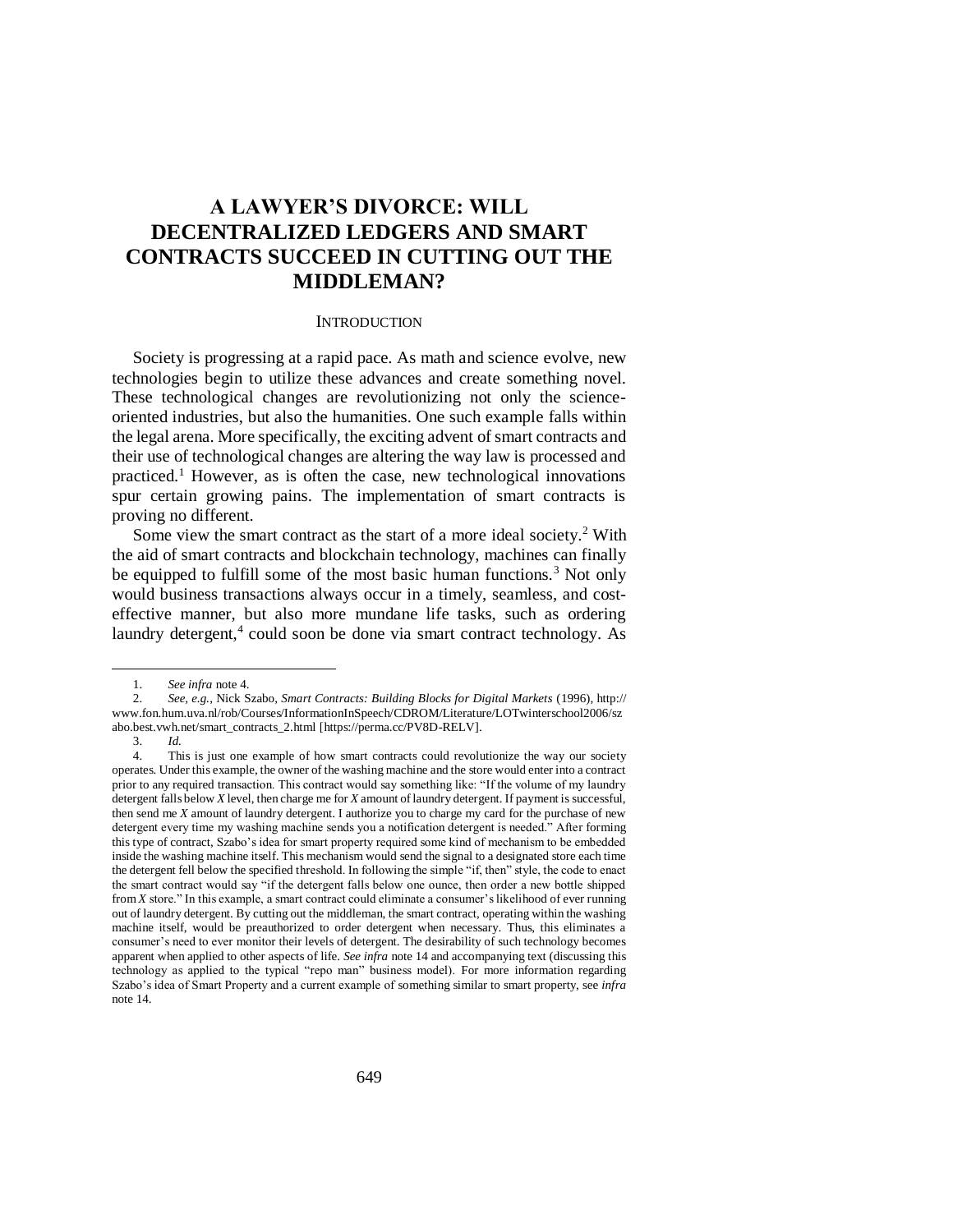<span id="page-1-0"></span>exciting as these changes may be, smart contracts and the blockchain technology behind them are still immature.<sup>5</sup> Before this legal phenomenon is widely accepted, there needs to be more advancement in not only the code that creates the technology, but also in the law and its regulations.<sup>6</sup> As it stands today, smart contracts are most likely to be accepted only in part, and heavily tailored to meet each contracting party's needs.

This Note will start by giving an overview of the technology needed to implement smart contracts—blockchain technology<sup>7</sup>—and an explanation of how smart contracts fit within the framework of a blockchain. Next, this Note will discuss some of the major issues smart contracts face. Such issues include: the need to translate natural language into computer code, the traditional concept of contracting in conjunction with the effect of smart contracts on traditional legal notions, and reoccurring enforcement issues. After discussing smart contracts and the current issues barring wide-spread acceptance, this Note will explore the future of smart contracts in the legal arena by analogizing such an electronic contracting change to the nowwidely accepted electronic clickwrap agreements. Additionally, this Note will explore recently enacted state statutes that create favorable legal conditions for smart contracts and what impact, if any, these statutes may have upon federal legislation. Furthermore, this Note will analyze the lack of and potential need for regulations regarding smart contracts. In an attempt to make smart contracts acceptable, this Note will suggest future regulations focus on two components of smart contracts. As it will be discussed, regulations should require smart contracts to utilize a permissioned ledger and focus on ensuring the legal requirement of mutuality between the two contracting parties. Lastly, this Note will conclude that although the publicity surrounding smart contracts is exciting and innovative, this form of contracting is likely to remain in a controlled business environment with implementation under select circumstances.

<sup>5.</sup> Daniel Cawrey, *Why Ethereum Needs 'Dumb' Contracts*, COINDESK (June 29, 2016, 6:50 PM), https://www.coindesk.com/ethereum-dao-dumb-smart-contracts [https://perma.cc/Q2BS-6XCL].

<sup>6.</sup> *See infra* Part II.D (highlighting coding failures that have allowed hackers to breach blockchain security); *infra* Part VI (explaining the need for federal regulation of smart contracts to minimize parties' risks).

<sup>7.</sup> Blockchain is a type of decentralized ledger technology. *See infra* Part II.C (explaining how blockchain technology works). Although there is much debate concerning the appropriate terminology for blockchain/decentralized ledger technology, for the remainder of this Note, the two are considered synonymous. Hereinafter decentralized ledger technology will be referred to as blockchain.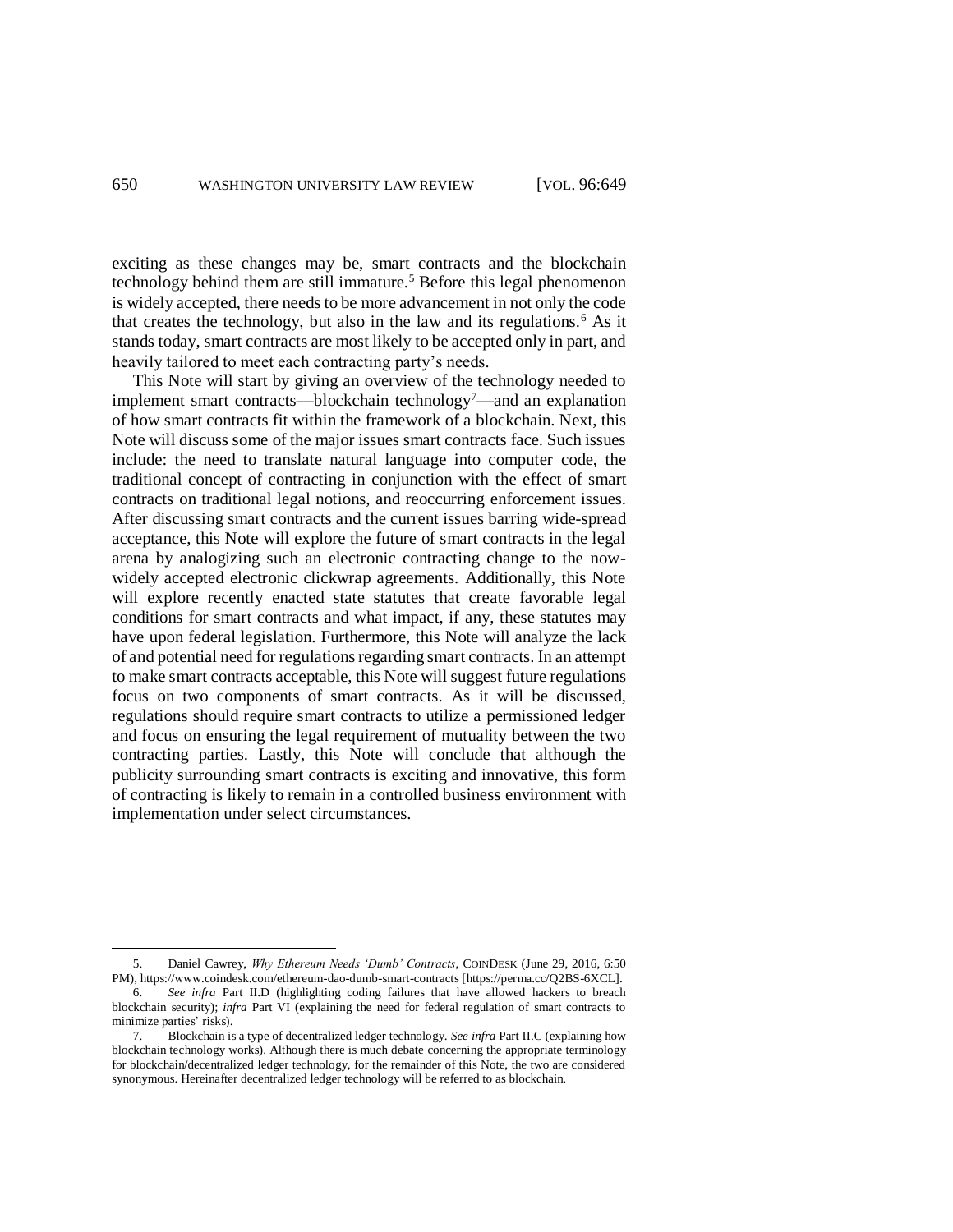#### <span id="page-2-2"></span><span id="page-2-1"></span>I. OVERVIEW OF THE TECHNOLOGY

#### *A. What is a smart contract?*

There is no universally accepted definition of a smart contract.<sup>8</sup> In the mid-1990s, the general concept of a smart contract was broadly construed.<sup>9</sup> For this reason, the smart contract can hold a variety of nuanced meanings.<sup>10</sup>

Nick Szabo, widely recognized as the creator of the smart contract concept, $<sup>11</sup>$  defined a smart contract as "a set of promises, specified in digital</sup> form, including protocols within which the parties perform on these promises."<sup>12</sup> The key focus in this definition is on the idea of new technology. For widespread use, Szabo believed that smart contracts needed to be embedded within the world.<sup>13</sup> In order to embed these smart contracts, Szabo suggested placing contractual clauses within everyday pieces of hardware, such as cars.<sup>14</sup> This could be done by designing a smart contract

<span id="page-2-0"></span><sup>8.</sup> Jenny Cieplak & Simon Leefatt, *Smart Contracts: A Smart Way to Automate Performance*, 1 GEO. L. TECH. REV. 417, 417 (2017). For a comprehensive list of features smart contracts encompass, see J. DAX HANSEN & CARLA L. REYES, PERKINS COIE LLP, LEGAL ASPECTS OF SMART CONTRACT APPLICATIONS 3 (2017) [https://perma.cc/5WUK-TK4V].

<sup>9.</sup> *See* NORTON ROSE FULBRIGHT, CAN SMART CONTRACTS BE LEGALLY BINDING CONTRACTS? 1 (2016) [https://perma.cc/MQN6-JYEM] (finding Szabo's original idea for smart contracts rather broad).

<sup>10.</sup> *Id.* at 4.

<sup>11.</sup> Cieplak & Leefatt, *supra* note [8,](#page-2-1) at 418.

<sup>12.</sup> Szabo, *supra* note [2.](#page-0-1) Additionally, Szabo noted that smart contracts were made possible because of the advances in digital technology. He was careful to state that smart contracts did not imply the use of artificial intelligence; rather, he coined the term "smart" because they were more functional than the traditional paper-based contracts. *Id.* For an example and further understanding on how a more complex smart contract operates, *see infra* Part II.D.

<sup>13.</sup> Szabo, *supra* not[e 2.](#page-0-1)

<sup>14.</sup> *Id.* Within the same paper, Szabo also proposed the idea of smart property. This is a more technologically advanced concept that runs parallel to smart contracting. Instead of embedding a smart contract within the software or hardware, a mechanism is physically placed within the object itself. A smart contract is what governs this physical mechanism. For example, Szabo suggested using the smart property concept to govern simple tasks such as loan payments on a new car. In this case, the mechanisms and smart contracts embedded in the car would determine whether monthly car payments are met. If not met, the contractual clause would automatically invoke a lien on the car, which would return legal possession of the car to the bank, and lock out the debt holder. Thus, with the exception of the bank, all access to the car would be restricted. The bank would then have the legal right to repossess the car. Typically, this task has been completed by a repossession agent (commonly known as a "repo man"). Perhaps in a more futuristic and technologically-advanced world, the failure to make appropriate payments could invoke a car's embedded smart contract and send the self-driving car back to its rightful legal owner (the bank). The benefits of smart property are cost effectiveness: Szabo believed that this smart property (in the former example "smart lien") would be cheaper than a repo man. The aforementioned example is a useful way to conceptualize smart contracts and their potentially monumental impact on our society. See *id.* for more discussion of smart property. Additionally, Amazon has recently unveiled a new concept, Amazon Dash Replenishment Service ("DRS"). Although DRS is similar to the idea of smart property, the DRS does not operate on a blockchain nor does it utilize a smart contract. The DRS is a modern example of how concepts, sparked by smart contracts and blockchain,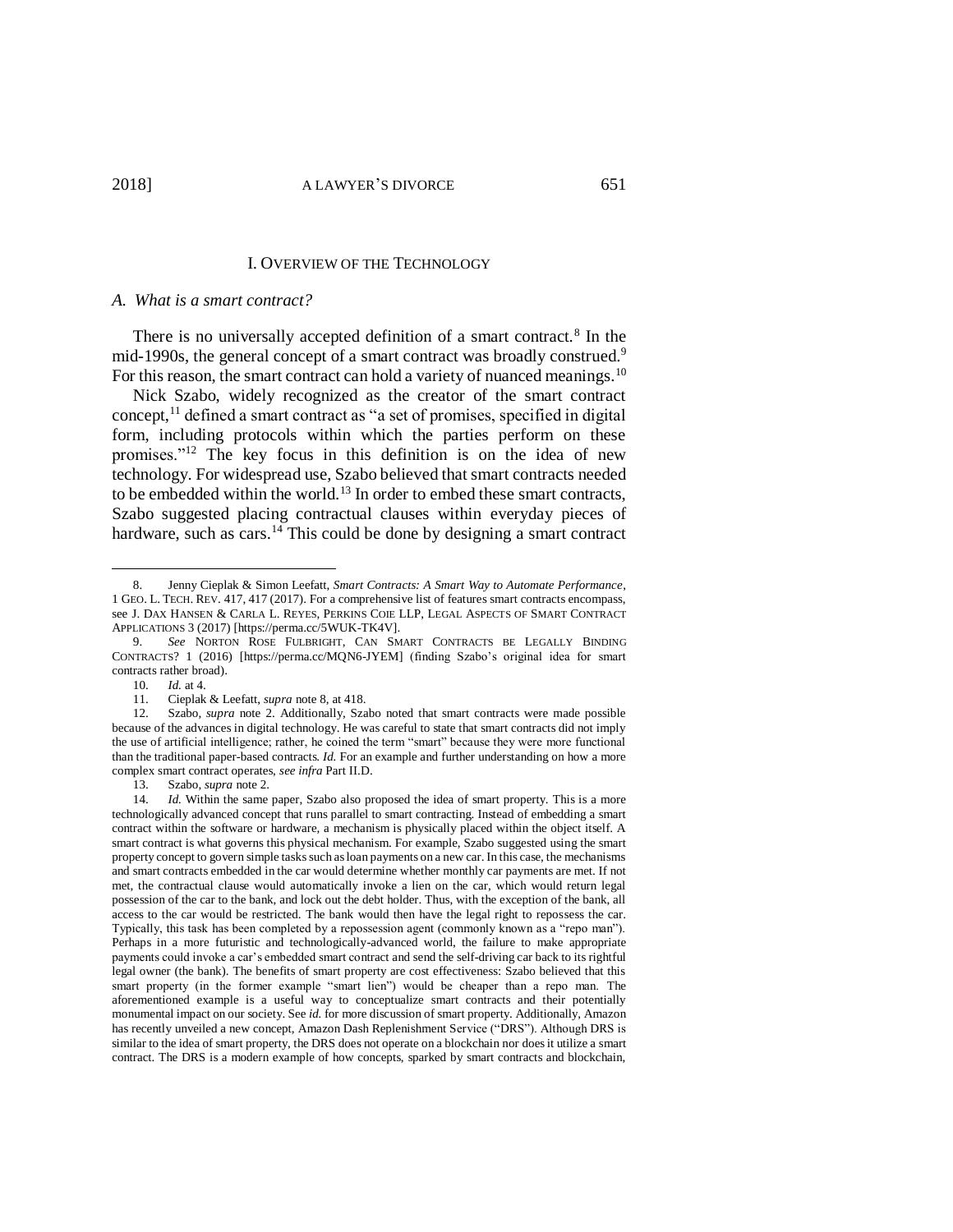<span id="page-3-0"></span> $\overline{a}$ 

<span id="page-3-1"></span>that utilized computer software to decipher the contract's parameters. The computer software would only allow a smart contract to be executed if the initial input conditions were met.<sup>15</sup> For this reason, a smart contract is comprised of simple "if, then" contractual clauses written into whatever technological platform is used to complete the transaction.<sup>16</sup> Szabo recognized that contractual breaches were a major issue impeding the advancement of business transactions. Therefore, the goal behind a smart contract was to embed, within the software and hardware, contractual clauses that make it difficult and expensive for a party to breach the agreement.<sup>17</sup> Because of the novel technology used to create a smart contract, Szabo considered smart contracts more advanced than their "inanimate paper-based ancestors."<sup>18</sup>

are moving closer to revolutionizing our way of life. *See*, *Dash Replenishment Service,* AMAZON, https:// developer.amazon.com/dash-replenishment-service [https://perma.cc/YS52-JUMG]. *See also*, Michelle Evans, *Machines Will Know What You Need to Buy, But Are Retailers Ready?*, FORBES (Jul 11, 2018, 11:26 AM), https://www.forbes.com/sites/michelleevans1/2018/07/31/machines-will-know-what-youneed-to-buy-but-are-retailers-ready [https://perma.cc/G2JZ-DVZH] (describing upcoming changes to the retail market which mimic the smart property idea); *Wagz Integrates Amazon Dash Replenishment into new Serve Smart Feeder that Automatically Reorders and Ships Pet Food Right to Your Door*, CISION PR NEWSWIRE (May 23, 2018, 7:40 AM), https://www.prnewswire.com/news-releases/wagz-int egrates-amazon-dash-replenishment-into-new-serve-smart-feeder-that-automatically-reorders-and-shi ps-pet-food-right-to-your-door-300653490.html [https://perma.cc/X79C-KPGZ] (although not operating on blockchain, this provides an example of a self-ordering pet food bowl, which mimics Szabo's idea of smart property).

<sup>15.</sup> *See* NORTON ROSE FULBRIGHT, *supra* note [10,](#page-2-2) at 7 (using a vending machine as an example to show that once coins are submitted, the smart contract enacts predetermined and irrevocable outcomes).

<sup>16.</sup> For a more complete discussion of preexisting technology that could easily utilize a smart contract, see Szabo, *supra* not[e 2.](#page-0-1) In 1996, Szabo suggested that the following types of technology could benefit from a smart contract: Point of Sale terminals and cards, Electronic Data Interchange used predominantly for transactions between corporations, and the Society for Worldwide Interbank Financial Telecommunication (SWIFT), Automated Clearing House (ACH), and FedWire to transfer and clear payments between banks. More recently, many other forms of technology can, and will soon, benefit from the use of blockchain technology. *See* Lucas Mearian, *Blockchain will be the killer app for supply chain management in 2018*, COMPUTERWORLD (May 8, 2018, 2:55 PM), https://www.computerworld. com/article/3249252/emerging-technology/blockchain-will-be-the-killer-app-for-supply-chain-manage ment-in-2018.html [https://perma.cc/44VF-PXFF] (discussing blockchain technology and its advantages to the global shipping industry and overall supply chain management); Hugo Evans & Stephen Easton, *The Future of Procurement Arrives at Last*, ATKEARNEY, https://www.atkearney. com/procurement/article?/a/the-future-of-procurement-arrives-at-last [https://perma.cc/W797-QLK4] (discussing the rationales and need for blockchain technology in the procurement process).

<sup>17.</sup> Nick Szabo, *Formalizing and Securing Relationships on Public Networks*, 2 FIRST MONDAY (1997) [https://perma.cc/4GN9-Q48G].

<sup>18.</sup> Szabo, *supra* note [2.](#page-0-1) Szabo frequently used the vending machine as an example of a "primitive ancestor of [a] smart contract[]." *Id.* A vending machine revolves around the smart contract concept because the machine takes the input (the coins), determines when the appropriate amount is rendered, and then uses a simple mechanism to digest the coins and deliver the product (the soda). Although the vending machine is similar to smart contracts in its overall concept (both operate on simple "if, then" scenarios), it is more rudimentary in key aspects. A smart contract usually entails synchronous steps involving multiple parties. Unlike a typical smart contract, the vending machine is only concerned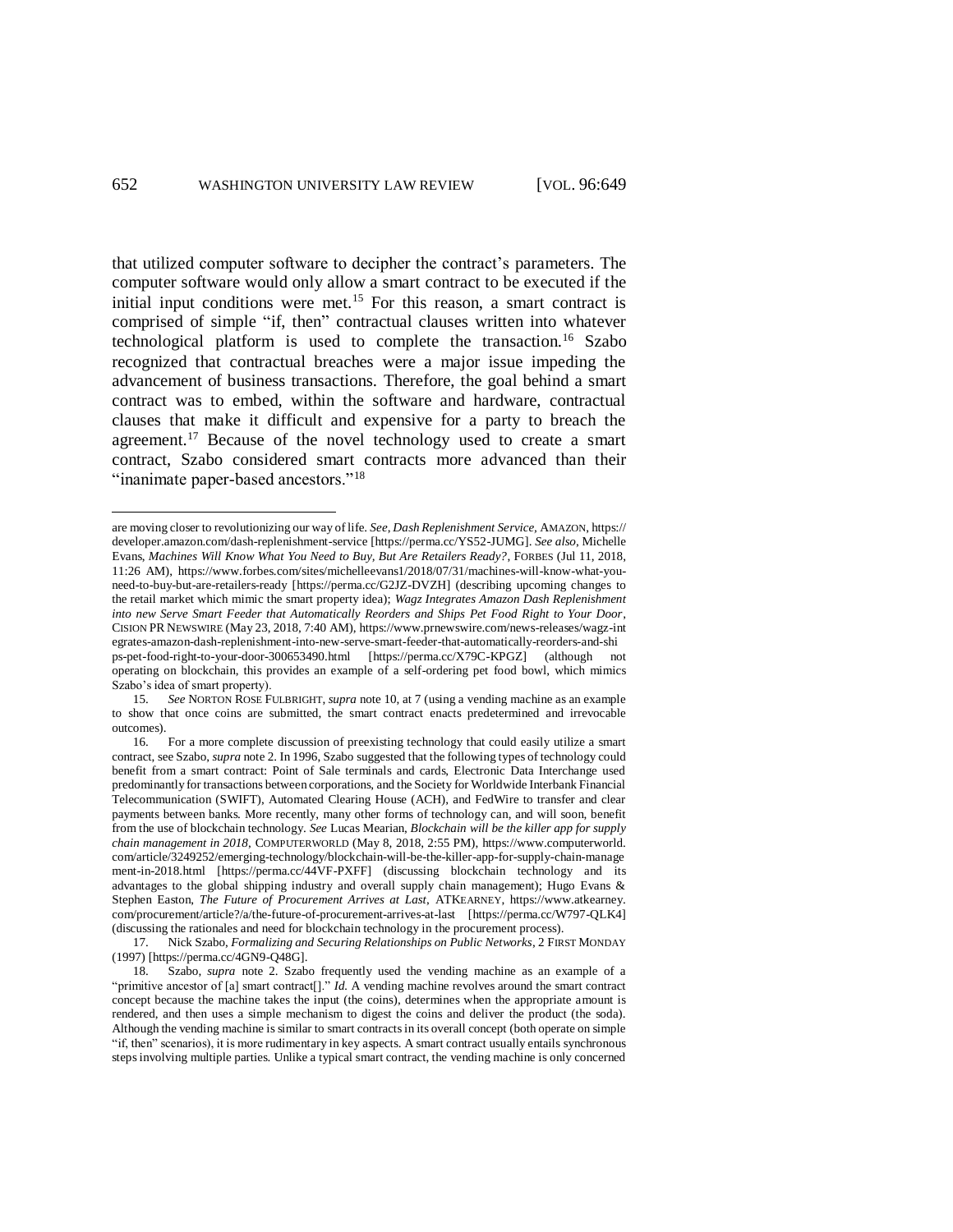Although the smart contract concept can have many different definitions, Szabo's ideas spurred scholarship that eventually reached a consensus regarding key characteristics of any smart contract. For one, a smart contract is always in digital form and contains embedded contractual clauses.<sup>19</sup> Normally, these contractual clauses are written in the form of computer code. Additionally, the performance of a smart contract is always mediated by technology.<sup>20</sup> This means that payments and other actions within the contractual clauses are governed by rules-based operations on technological platforms. Essentially, there is no longer a need for the middleman. Furthermore, smart contracts are meant to be irrevocable.<sup>21</sup> Once a stipulated condition is met, the performance encoded within the smart contract cannot be stopped.<sup>22</sup>

## *B. How Blockchain and Smart Contracts Coexist*

<span id="page-4-0"></span>The recent invention of specialized technology has made smart contracts possible.<sup>23</sup> However, this was not always the case. Szabo's concept of smart contracts remained in the beta stage from the mid-1990s until the invention of the first digital coin, Bitcoin, in  $2008<sup>24</sup>$  The growing interest in Bitcoin and the technology on which it was built—blockchain—ignited numerous research and development projects regarding its practical application.<sup>25</sup>

with one relationship—the relationship between the vending company and the customer. Thus, the vending machine is a prime example of how a simple "if, then" smart contract operates. *Id.*

<sup>19.</sup> *Id.* 

<sup>20.</sup> NORTON ROSE FULBRIGHT, *supra* note [10,](#page-2-2) at 7.

<sup>21.</sup> *Id.* A smart contract's irrevocability is the most controversial characteristic, perhaps, because this feature is a grave departure from traditional contracting. Although traditional contracts were created with the purpose of lasting, lawsuits and judicial interpretation could always create an "easy out," if desired. However, no such "easy out" exists with smart contracts. Instead, everything is automated behind the scenes with new and rapidly evolving technology. *Id.* Perhaps some of the fear surrounding smart contracting stems from a level of discomfort that tends to surface when dealing with new and notfully-understood technology. Thus, the irrevocability characteristic makes smart contracts permanent; whereas, traditional contracting is only permanent when both parties desire it. This combination of new technology and permanency creates controversy.

<sup>22.</sup> *Id*.

<sup>23.</sup> *See supra* Part I.A.

<sup>24.</sup> NORTON ROSE FULBRIGHT,*supra* not[e 10,](#page-2-2) at 8. *See also* Satoshi Nakamoto, *Bitcoin: A Peerto-Peer Electronic Cash System*, BITCOIN.ORG (2008), https://bitcoin.org/bitcoin.pdf [https://perma.cc/ 3U88-DR68].

<sup>25.</sup> *See* HANSEN & REYES *supra* note [8,](#page-2-1) at 3 (describing a smart contract's broad definition and hypothesizing that technologists and businesses will find new and revolutionary ways to use smart contracts and their encompassing technology). It is important to note the blockchains used for Bitcoin and Ethereum operate in two different manners. Under Bitcoin, the blockchain is being used to support a digital currency. However, under Ethereum, the blockchain is being used to run an open-ended decentralized software platform. It is because of this flexible platform that Ethereum, but not Bitcoin, is able to support smart contracts. *See* Prableen Bajpai, *Bitcoin Vs Ethereum: Driven by Different Purposes,*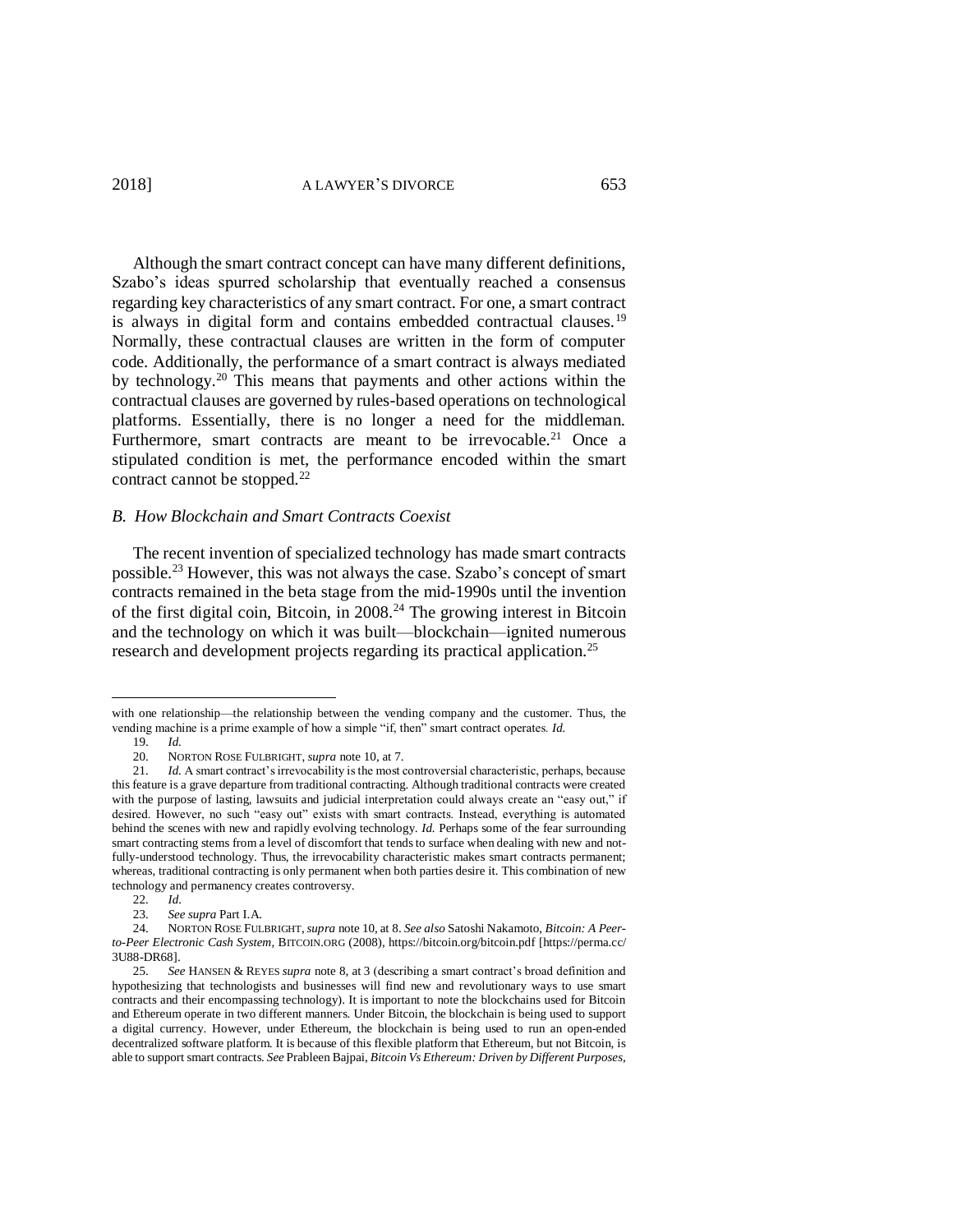Blockchain is the checking mechanism that facilitates and verifies transactions. Because of its versatility, blockchain can easily be adapted to verify any transaction, so long as it is translated into computer code. Two key features of smart contracts include automation and self-regulation via technology.<sup>26</sup> Smart contracts were able to obtain these features through the use of blockchain. Because blockchain acts as a checking mechanism, this self-regulation removes the human element, commonly referred to as the middleman. This removal has the benefit of streamlining the contracting process, lowering the likelihood of human error, and creating a more costeffective option.<sup>27</sup>

<span id="page-5-0"></span>Assuming all preliminary conditions are met, the machine using a smart contract will ensure performance on the contract's terms.<sup>28</sup> However, just like in traditional contracting, the initial terms of a smart contract must be interpreted and verified.<sup>29</sup> In traditional contracting, this is done by a human or, in some cases, a judge. Unlike traditional contracting, smart contracts utilize the third-party computer-based process, blockchain, to verify the occurrence of a contract's terms.<sup>30</sup>

#### *C. A General Discussion on Blockchain Technology*

As mentioned above, blockchain is a necessity for any smart contract. For that reason, this Note requires a brief discussion on the technology and how it operates.

<span id="page-5-1"></span>Blockchain contains a decentralized ledger that anonymously tracks and creates a record of transactions pertaining to that ledger.<sup>31</sup> A block is created for each transaction. The ledger is responsible for containing a complete and continuous record (the "chain") of all transactions.<sup>32</sup> Each transaction equates to a "block;" however, these blocks are only added to the blockchain if the "nodes" reach a consensus that the block (the transaction) is valid.<sup>33</sup>

INVESTOPEDIA (July 13, 2018 6:00 AM), https://www.investopedia.com/articles/investing/031416/bitco in-vs-ethereum-driven-different-purposes.asp [https://perma.cc/W3WZ-CFMZ].

<sup>26.</sup> *See supra* Part I.A.

<sup>27.</sup> Max Raskin, *The Law and Legality of Smart Contracts*, 1 GEO. L. TECH. REV. 305, 316 (2017). *See also* Cieplak & Leefatt, *supra* not[e 8,](#page-2-1) at 420.

<sup>28.</sup> Raskin, *supra* not[e 27,](#page-5-0) at 316.

<sup>29.</sup> *Id.* at 322.

<sup>30.</sup> HANSEN & REYES, *supra* not[e 8,](#page-2-1) at 2.

<sup>31.</sup> Cieplak & Leefatt, *supra* note [8.](#page-2-1) *See also* HANSEN & REYES, *supra* not[e 8,](#page-2-1) at 2.

<sup>32.</sup> JOHN MCKINLAY ET AL., DLA PIPER, BLOCKCHAIN: BACKGROUND, CHALLENGES, AND LEGAL ISSUES 5 (2017), https://www.dlapiper.com/en/uk/insights/publications/2017/06/blockchain-bac kground-challenges-legal-issues/ [https://perma.cc/955V-9FAX].

<sup>33.</sup> *Id.*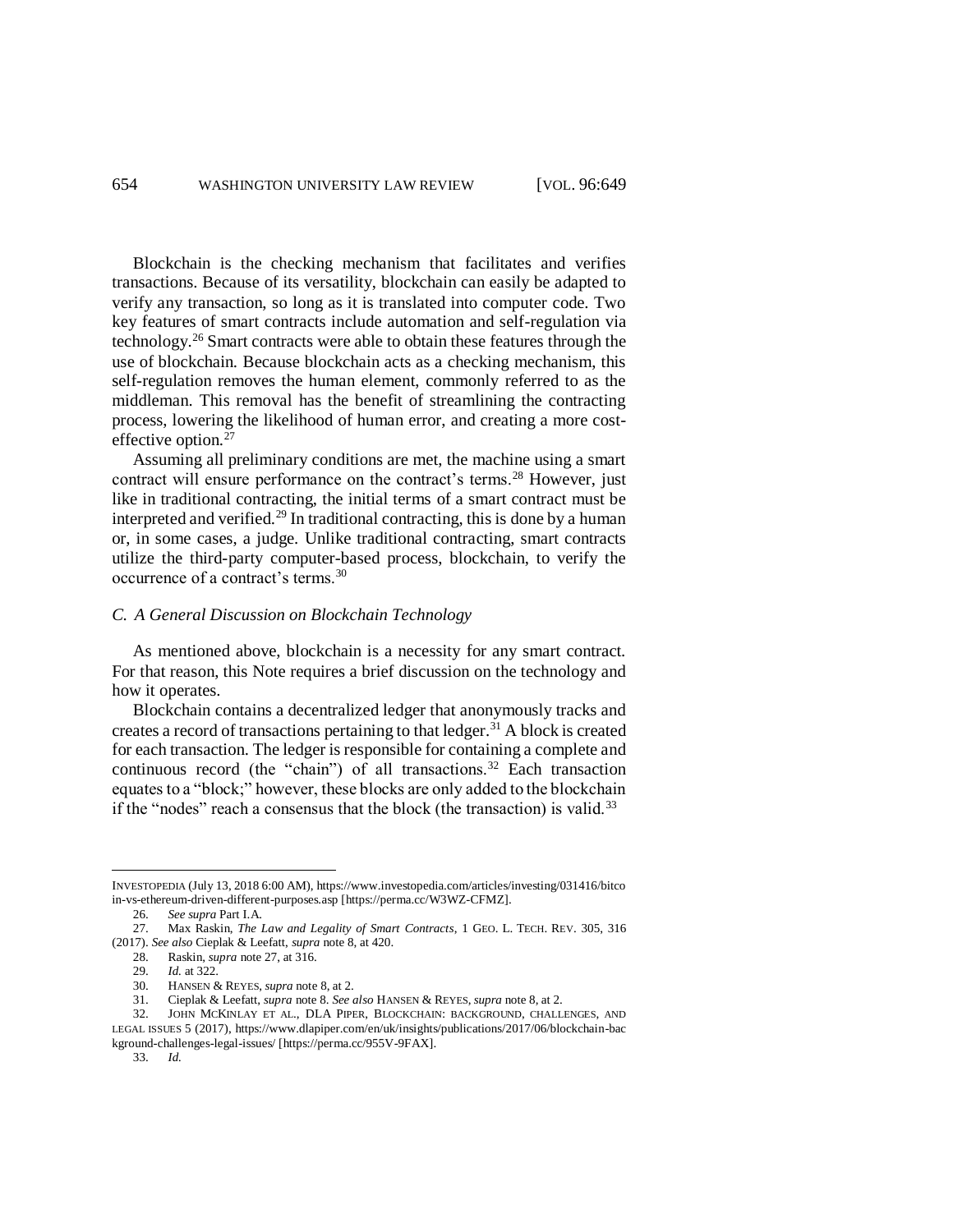<span id="page-6-0"></span>One of the most notable features of a blockchain is its ability to exist simultaneously across a network of computers.<sup>34</sup> In order to record and check the accuracy of each transaction within the blockchain, the ledger must be replicated and distributed among multiple parties.<sup>35</sup> These parties, commonly referred to as "nodes,"<sup>36</sup> are often anonymous third-party members of the blockchain network.<sup>37</sup> The process of checking a transaction's validity requires a high level of computing power: "'miner' nodes compete with each other to solve a highly complex algorithm<sup>1738</sup> which, if proven, will verify the transaction's validity.<sup>39</sup> The first miner node to solve the algorithm, thus verifying the transaction's validity, is rewarded.<sup>40</sup> Each block usually contains the following four pieces of information: a "hash" from the previous block, a summary of the actual transaction, a time stamp, and the verification of the transaction. $41$ 

Additionally, the blockchain network is decentralized, which has the primary benefit of making the technology hard to hack by eliminating the one centralized point of vulnerability.<sup>42</sup> Because blockchain lacks a centralized point, the ledger needs to be self-maintaining. <sup>43</sup> This is possible, in part, because each block contains the hash of the previous block.<sup>44</sup> This means that each current block is tied to the previous one, making any attempt by hackers to alter the transaction post-validation easily detected.<sup>45</sup>

Despite the lack of diversity in terms of a technological platform, a party to a smart contract still maintains choices regarding the design of the blockchain technology. Smart contracts can utilize a permissionless or permissioned ledger, or a hybrid of the two.<sup>46</sup> A permissionless distributed

<sup>34.</sup> *What is Blockchain Technology? A Step-By-Step Guide for Beginners*, BLOCKGEEKS, https:// blockgeeks.com/guides/what-is-blockchain-technology/ [https://perma.cc/P54D-T2X9].

<sup>35.</sup> Cieplak & Leefatt, *supra* not[e 8,](#page-2-1) at 420–21. Either the entire ledger or parts of the ledger can be distributed to nodes. The choice depends on whether only certain portions are relevant to certain nodes. Either way, the distributed copy is still considered the original. This is because rules require all modifications or changes to the ledger (i.e. an asset changing hands or a transaction being created or modified) to be broadcasted to all existing copies of the ledger. *See id.* at 421.

<sup>36.</sup> For a helpful diagram of how blockchain works, see *supra* note [34;](#page-6-0) MCKINLAY ET AL., *supra*  note [32,](#page-5-1) at 6. For an illustrative example using the a blockchain process, see *Smart Contracts*, BLOCKCHAINHUB, https://blockchainhub.net/smart-contracts/ [https://perma.cc/FUG9-5MAY].

<sup>37.</sup> MCKINLAY ET AL., *supra* not[e 32,](#page-5-1) at 5.

<sup>38.</sup> *Id.*

<sup>39.</sup> If utilizing Bitcoin's Blockchain, this is called the "proof of work." *Id.*

<sup>40.</sup> Again, if this is on Bitcoin's Blockchain, then such a miner node will be compensated in Bitcoin. For this reason, this action has also been referred to as "mining for Bitcoin." *Id.*

<sup>41.</sup> *Id.* at 7.

<sup>42.</sup> *Id.*

<sup>43.</sup> *Id.*

<sup>44.</sup> *Id.* at 5. 45. *Id.*

<sup>46.</sup> NORTON ROSE FULBRIGHT, *supra* not[e 10,](#page-2-2) at 11. It is also important to note that a party may "choose" whether the status of the contract is legally binding or legally enforceable. Although the Norton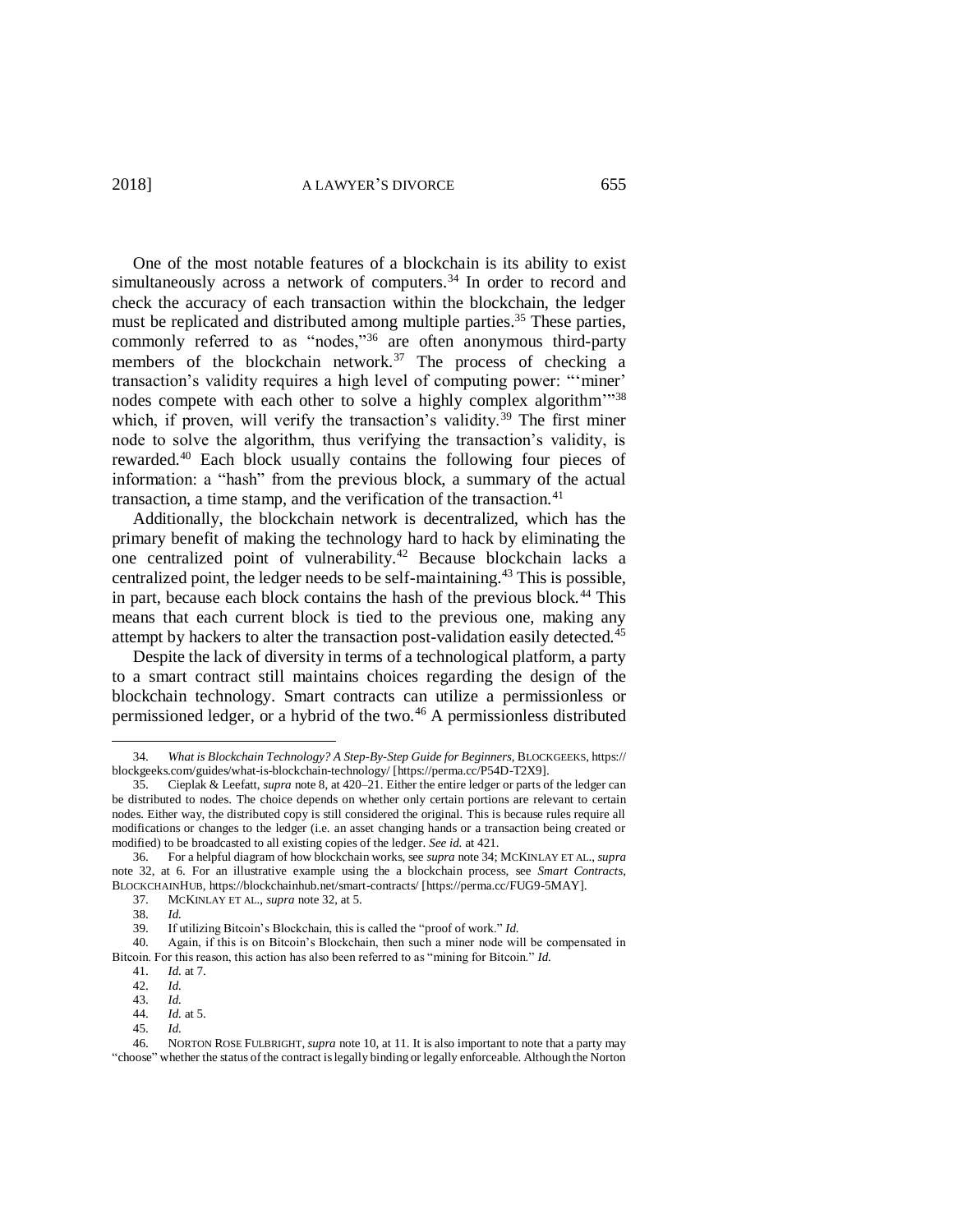ledger allows anyone "to download the software, submit messages for processing and/or be involved in the process of authentication, verification and reaching consensus."<sup>47</sup> Permissionless distributed ledgers are open to anyone and usually lack a designated leader. <sup>48</sup> Typically, this type of ledger utilizes blockchain's public proof-of-work method.<sup>49</sup>

Unlike the permissionless ledger, a permissioned ledger is private. The participants in a permissioned ledger must be either pre-selected, approved by an administrator of the ledger, or granted entry once the participant satisfies certain requirements.<sup>50</sup> Unlike the public proof-of-work method typically used in permissionless ledgers, permissioned ledgers make use of either a consensus protocol, an administrator, or sub-group of participants when deciding whether to update the ledger.<sup>51</sup> Thus, permissioned ledgers, in contrast to permissionless ledgers, contain a feature resembling a centralized body.<sup>52</sup>

A third alternative to the permissionless or permissioned ledger is to create a hybrid of the two, which can incorporate a variety of variables. Usually these variables relate to the level of centralization within the ledger.<sup>53</sup> For example, a hybrid ledger can stem from a permissionless-type ledger that opts to use an encryption code to protect the transactions.<sup>54</sup> Such a hybrid allows anyone to download the ledger; however, only those with a

Rose Fulbright White Paper implies that a party actually has a choice in the contract's legality, in reality, it is generally a choice of whether or not to add an arbitration clause. Because arbitration clauses are still subject to the discretion of a court for enforcement, this option may help the enforceability of a smart contract but it does not offer a concrete method ensuring the contract's enforceability. Additionally, a party may have a choice as to the "consensus protocol over which participants reach agreement over facts." *Id*. However, this option is more of an issue for the technologists because it pertains to the code utilized. Therefore, this Note will not discuss this option any further.

<sup>47.</sup> *Id.* 

<sup>48.</sup> *Id.* The permissioned ledger, or some form of a hybrid, will likely be the preferred ledger for corporations and business transactions. Unlike a permissionless ledger, permissioned ledgers offer heightened security and anonymity that is more conducive to confidential and sensitive business dealings. *Id.* at 12.

<sup>49.</sup> *Id.* at 11. Essentially, proof-of-work is the term for the process through which blockchain technology verifies transactions. In layman's terms, proof-of-work is defined as "a requirement that expensive computations . . . be performed in order to facilitate transactions on the blockchain." Aleksandr Bulkin, *Explaining blockchain—how proof of work enables trustless consensus,* KEEPING STOCK (May 3, 2016), https://keepingstock.net/explaining-blockchain-how-proof-of-work-enables-tru stless-consensus-2abed27f0845 [https://perma.cc/F37X-A7PQ]. For the original, albeit highly technical, discussion of proof-of-work, see Nakamoto, *supra* not[e 24,](#page-4-0) at 3.

<sup>50.</sup> NORTON ROSE FULBRIGHT, *supra* note [10,](#page-2-2) at 11. Such requirements include anti-money laundering provisions and proof a participant knows the client. *Id.*

<sup>51.</sup> *Id.*

<sup>52.</sup> For a visual depiction of permissioned and permissionless ledgers and their varying degrees of centralization see *id.* at 12.

<sup>53.</sup> *Id.* at 11.

<sup>54.</sup> *Id.*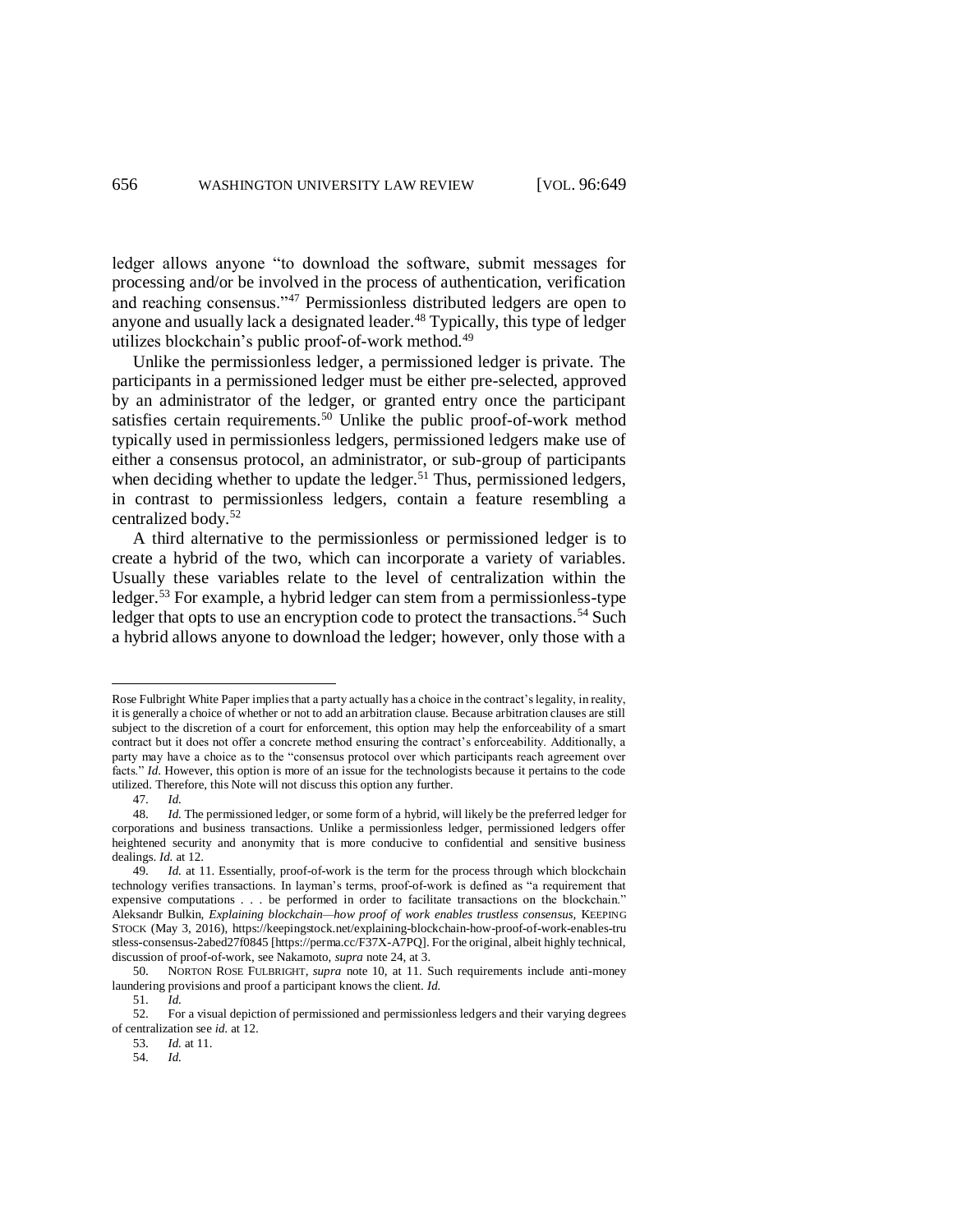cryptographic key are able to look at the individual transactions within the blockchain.<sup>55</sup>

The blockchain technology and the choices afforded to its users, such as permissioned, permissionless, and hybrid ledgers, are crucial to the future of smart contracts.<sup>56</sup> The use of blockchain allows a smart contract to be both self-verifying and fully automated. Not only do these features make potential contractual breaches more difficult, but they also make contracting with smart contracts cost effective. <sup>57</sup> By inputting the contractual terms into a blockchain, the nodes are able to check whether certain terms have been met. If the nodes find such terms valid, then the conditional contractual terms are triggered and the smart contract is performed.<sup>58</sup> Conversely, if the nodes are not able to verify the initial contractual terms, then the block is not formed and the contract is not performed.<sup>59</sup>

### II. GENERAL ISSUES IMPEDING THE IMPLEMENTATION AND ENFORCEMENT OF SMART CONTRACTS

# *A. Translating Natural Language into Computer Code and Incurred Complications*

As discussed earlier, the smart contract concept encompasses a variety of definitions.<sup>60</sup> Although flexibility can be a benefit, it has presented some issues regarding the implementation of smart contracts.<sup>61</sup> The spectrum of

 $\overline{a}$ 

61. NORTON ROSE FULBRIGHT,*supra* not[e 10,](#page-2-2) at 13. As addressed above, smart contracts heavily rely on technology. Many of the issues impacting widespread acceptance of smart contracts rest on the

<sup>55.</sup> *Id.*

<sup>56.</sup> Although other methods to verify a transaction exist, blockchain technology has garnered more attention and capital than the rest. Therefore, this particular technology has been dubbed "the one to work with." *See* Raskin, *supra* note [27,](#page-5-0) at 308 n.8.

<sup>57.</sup> For this reason, the use of blockchain allows a smart contract to achieve Szabo's initial goal of reducing the probability of a contractual breach by erecting barriers to protect against a potential breach.

<sup>58.</sup> Some smart contracts use oracles when determining whether certain contractual terms have been met. Typically, oracles are used in smart contract systems that are deterministic. A deterministic system relies on outside information when determining whether certain contractual terms have been met. Oracles are used in such systems as a way for the smart contracts to interact with the real world. Thus, oracles are "trusted entities which sign claims about the state of the world. Since the verification of signatures can be done deterministically, it allows deterministic smart contracts to react to the (nondeterministic) outside world." Stefan Thomas & Evan Schwartz, *Smart Oracles: A Simple, Powerful Approach to Smart Contracts*, CODIUS (July 18, 2014), https://github.com/codius/codius-wiki/wiki/ White-Paper [https://perma.cc/S6KW-942X]. For a potential application of oracles and smart contracts with interest rate swaps, see Cieplak & Leefatt, *supra* not[e 8,](#page-2-1) at 423.

<sup>59.</sup> *See* MCKINLAY ET AL., *supra* not[e 32,](#page-5-1) at 5 ("[A] block is only added to the chain if the nodes . . . reach consensus on the next 'valid' block to be added to the chain.").

<sup>60.</sup> *Supra* Part I.A.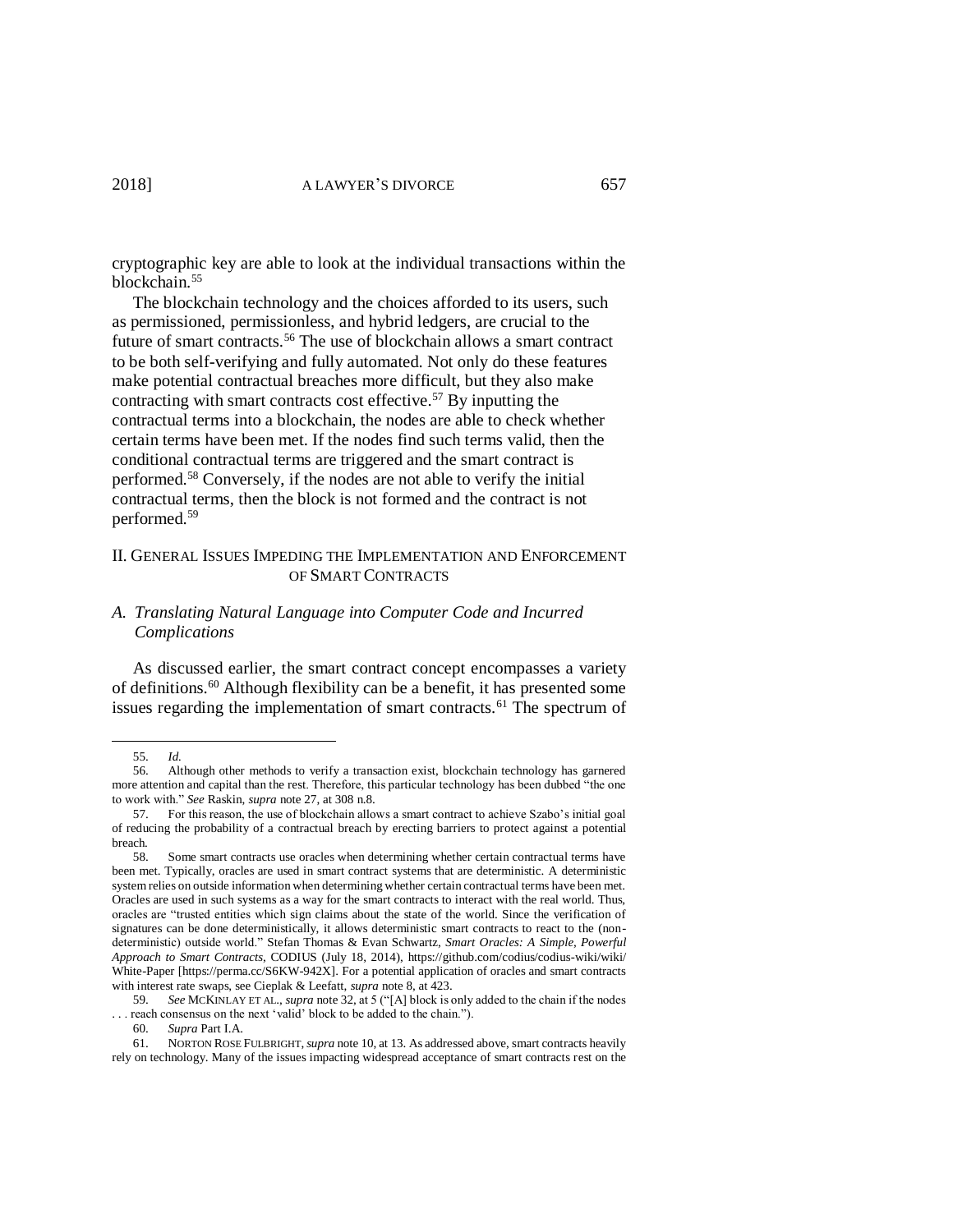definitions can range from one extreme, where the code itself is the contract, to another extreme, where the contract consists almost wholly of natural language. In the latter example, only smaller features, such as the payment mechanism, would be automated through the code. $62$ 

In addition to these rather polarizing options for smart contract implementation, there are some intermediate possibilities. These options include duplicating the translation of the smart contract into both code and natural language, <sup>63</sup> or a hybrid version that utilizes code to carry out the performance for non-human provisions and natural language for human performance provisions. In all the above examples, both the code and natural language aspects work together to create a unified contract.<sup>64</sup>

<span id="page-9-0"></span>Given the above-mentioned options, the idea that a smart contract should allow the natural language to be wholly replaced with computer code poses some issues. Such an extreme leaves many unanswered questions. For one, how can it be verified that the parties to the contract are defining key contractual terms in the same manner?<sup>65</sup> The English language consists of many words, but computer code has a significantly smaller vocabulary.<sup>66</sup> Other questions include determining whether it is possible to ensure that all exceptions contained in the contract are identified by the computer coders.<sup>67</sup> If so, is there certainty that all the parameters, contained in the natural language, are seamlessly translated into the code?<sup>68</sup> Even if all the above questions are answered in the affirmative, there remains yet another unanswered question: Is it possible to make sure the code is actually executed?<sup>69</sup> Computer glitches are common, and delay of contract performance has the potential to cost the contracting parties lots of money.

immaturity of the code and/or technology itself. However, the intricacies of the code are best left to the technologists; thus, they are outside of the scope of this Note.

<sup>62.</sup> *Id.*

<sup>63.</sup> This would mean that every line of code has a corresponding natural language clause. Although duplicative, this could help create a working smart contract while allowing both parties the opportunity to review and understand the contract's actual terms. However, this suggestion runs into the same problems as a full translation of the natural language into code. For more discussion on this issue, see *infra* Part II.A.

<sup>64.</sup> NORTON ROSE FULBRIGHT, *supra* note [10,](#page-2-2) at 13. Hybrid contracts are commonly referred to as "split" contracts. *Id.*

<sup>65.</sup> CHRISTOPHER D. CLACK ET AL., SMART CONTRACT TEMPLATES: FOUNDATIONS, DESIGN LANDSCAPE AND RESEARCH DIRECTIONS 10 (Aug. 4, 2016), https://arxiv.org/pdf/1608.00771.pdf [https: //perma.cc/T3J5-DZAH].

<sup>66.</sup> Raskin, *supra* not[e 27](#page-5-0) at 324–25 .

<sup>67.</sup> *See* CLACK ET AL. *supra* not[e 65](#page-9-0) at 11 ("Another challenge is whether such a contract, written in a computer-like language, would be admissible in court as a true and faithful representation of the intentions of the parties.").

<sup>68.</sup> *Id.*  69. *Id.*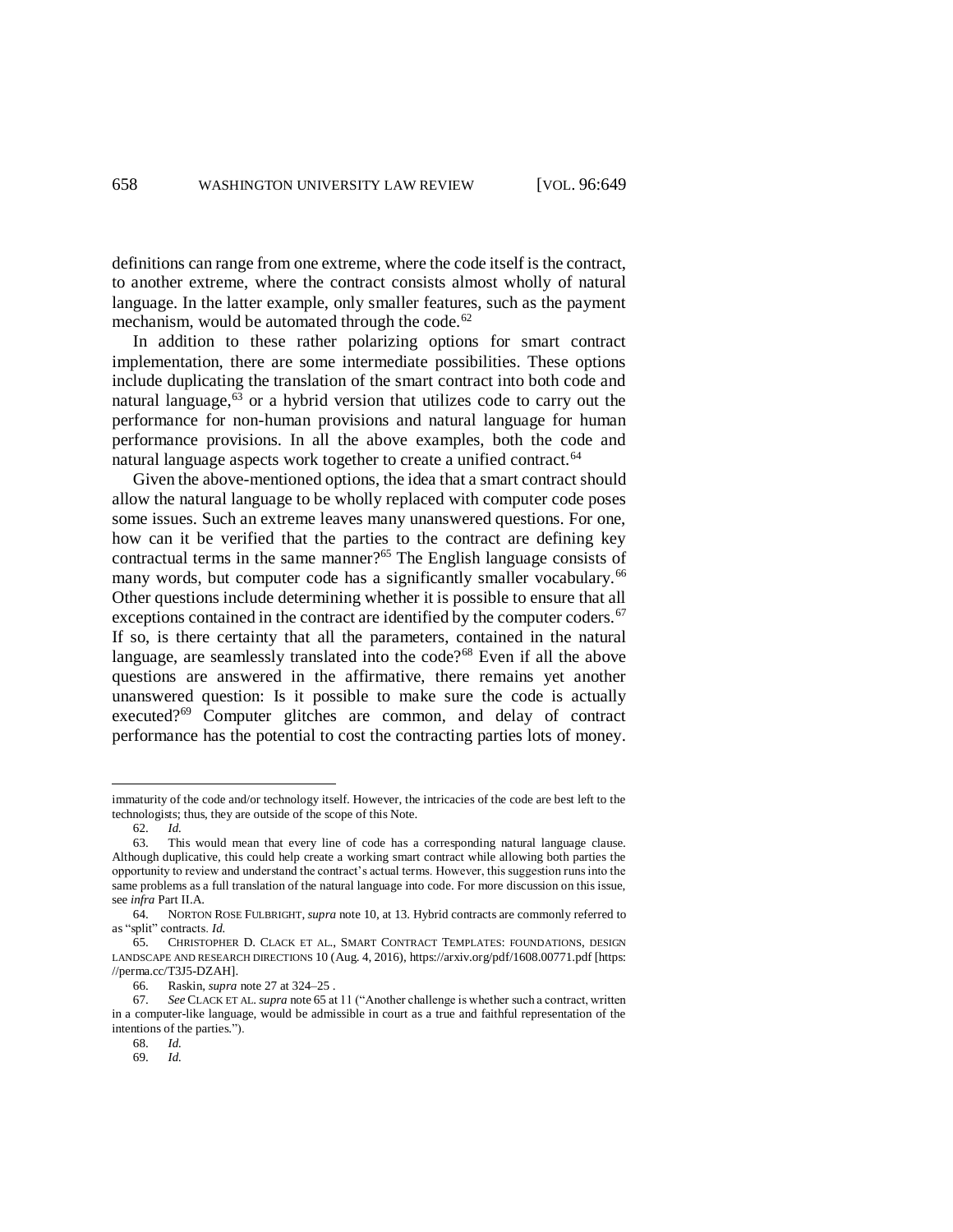Even though smart contracts generally offer great benefits, $70$  such technological risks that arise from an attempt to fully translate a contract's natural language into computer code could limit a smart contract's economic benefits.

In an attempt to remedy some of these technological issues, advocates for smart contracts have proposed creating a standard language to help ease the process of translating natural language into code.<sup>71</sup> One such language is called Common Language for Augmented Contract Knowledge  $(CLACK).$ <sup>72</sup> Unlike traditional contracting, where the contract is read as a whole in order to interpret and hypothesize the intent of the parties, the authors of CLACK hoped this language would help reduce ambiguity by making any contractual meaning easily deducible.<sup>73</sup> CLACK was created to propose a simple and natural solution to the above-mentioned translation issues.<sup>74</sup> Instead of using traditional legal language, CLACK proposes that lawyers use the CLACK language to draft contracts.<sup>75</sup> In theory, CLACK would eliminate the ambiguity that may arise from nuanced word choices and social norms.<sup>76</sup> However, creating a standardized language to understand a different, and rather foreign language—the computer code itself—is a cumbersome solution to translating natural language into code. Yet, solutions like CLACK are one viable possibility towards advancing the use of smart contracts.

Other issues arise when the natural language of a contract is translated into computer code. For example, contract interpretation, usually done with the help of a judge, must now be done through the computer code. Typically, the process of contract interpretation involves the determination of factspecific questions that require judgment calls and vary in degree.<sup>77</sup> In traditional contracting, this interpretation has been done with the help of a judge who carries the power of legal enforcement.<sup>78</sup> Although one of the main goals behind smart contracting is to eliminate the intermediaries, the

<sup>70.</sup> *See supra* Part I. These benefits include cost effectiveness via streamlining the contracting process by eliminating the middleman.

<sup>71.</sup> *See* CLACK ET AL., *supra* not[e 65,](#page-9-0) at 11 (arguing that the creation of a formal language would eliminate ambiguity and the resulting language would be simple and easy to use).

<sup>72.</sup> *See* Dr. Chris Clack, Senior Lecturer, Univ. Coll. London, Smart Legal Contracts: Prose, Parameters, Code, Presentation at the Smart Contract Templates Summit (June 29, 2016) [https://perma. cc/YJV4-4WL5]; *see also* CLACK ET AL., *supra* not[e 65](#page-9-0) at 13 n.8.

<sup>73.</sup> CLACK ET AL., *supra* note [65,](#page-9-0) at 11.

<sup>74.</sup> *Id.* 

<sup>75.</sup> *Id.*

<sup>76.</sup> *Id.*

<sup>77.</sup> NORTON ROSE FULBRIGHT, *supra* note [10,](#page-2-2) at 14.

<sup>78.</sup> Examples of potential questions that are commonly litigated in contract disputes and require legal judgment include whether the adverse change is material; whether best efforts were used to execute the contract; whether these efforts were reasonable; and whether there was a good faith effort. *Id.*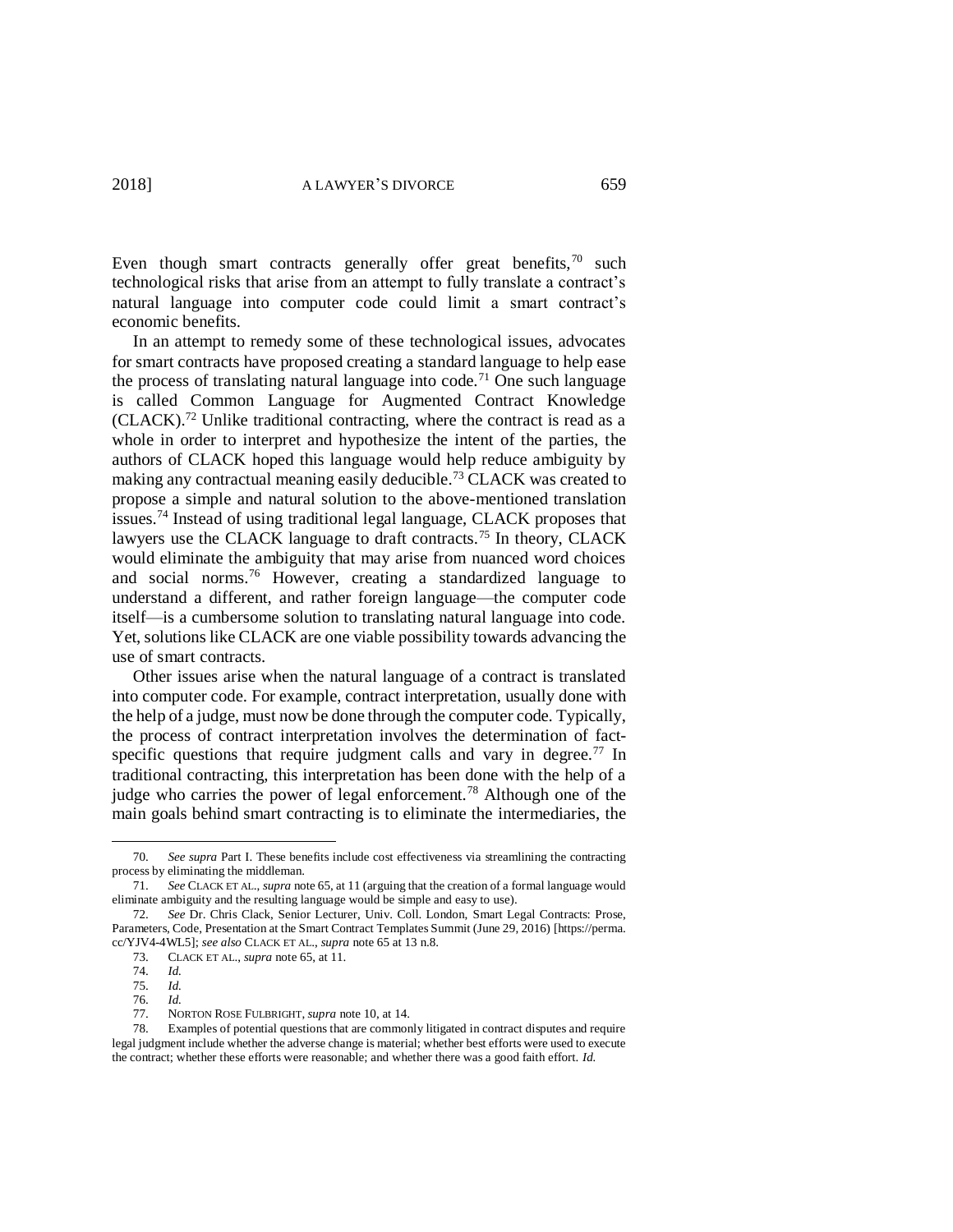process of determining questions that vary in degree is difficult to complete merely through computer code.<sup>79</sup>

### *B. The Difficulties with Determining Whether and How Smart Contracts Fit Within Our Traditional Legal Notions*

Another issue impeding the implementation of smart contracts relates to the fundamental notion of what constitutes a smart contract and how to best make sense of smart contracting in lieu of traditional contracting. The advent of technology has complicated not only our notion of traditional contracting but also our idea, use, and implementation of smart contracts. Such complications include the application of traditional notions of contracting to smart contracts. Despite the differences between traditional and smart contracting, it is best not to debate *whether* traditional notions apply; rather, it is more suitable to consider *how* these traditional principles apply.<sup>80</sup> Given what will be discussed later, it is unlikely that the mere electronic nature of smart contracts will impede their development.<sup>81</sup> Instead, the uncertainty and abstract form new technology can take are concepts more likely to present greater issues. Specifically, questions about what constitutes the contractual terms, along with other tangential technical requirements necessary to implement the smart contract form, are likely to pose enforceability and jurisdictional problems.

### *C. Reoccurring Enforcement Issues*

Lastly, actual enforceability remains an issue for smart contracts. In general, contracts require enforcement in order to serve a purpose. Therefore, the goal for any form of contracting should be legal enforcement.<sup>82</sup> Unfortunately, smart contracts face some roadblocks in the enforcement arena. By their nature, smart contracts lack a central administrating authority. Although the lack of a centralized decision maker may have its benefits, such as cost-effectiveness, efficiency, and streamlining the contracting process, the lack of a centralized body also

<sup>79.</sup> *Id.*

<sup>80.</sup> *Id.* at 15.

<sup>81.</sup> *Id.* Later, this Note compares smart contracting to the once-contentious concept of electronic clickwrap agreements. *See infra* Part III. Clickwrap agreements are a form of electronic contracting that has become widely accepted by courts and consumers. *See id.* Like clickwrap agreements, smart contracts will become more commonplace. Because smart contracts are fundamentally similar to clickwrap agreements, the fact that smart contracts are electronic should not itself be problematic.

<sup>82.</sup> *See infra* Part VI.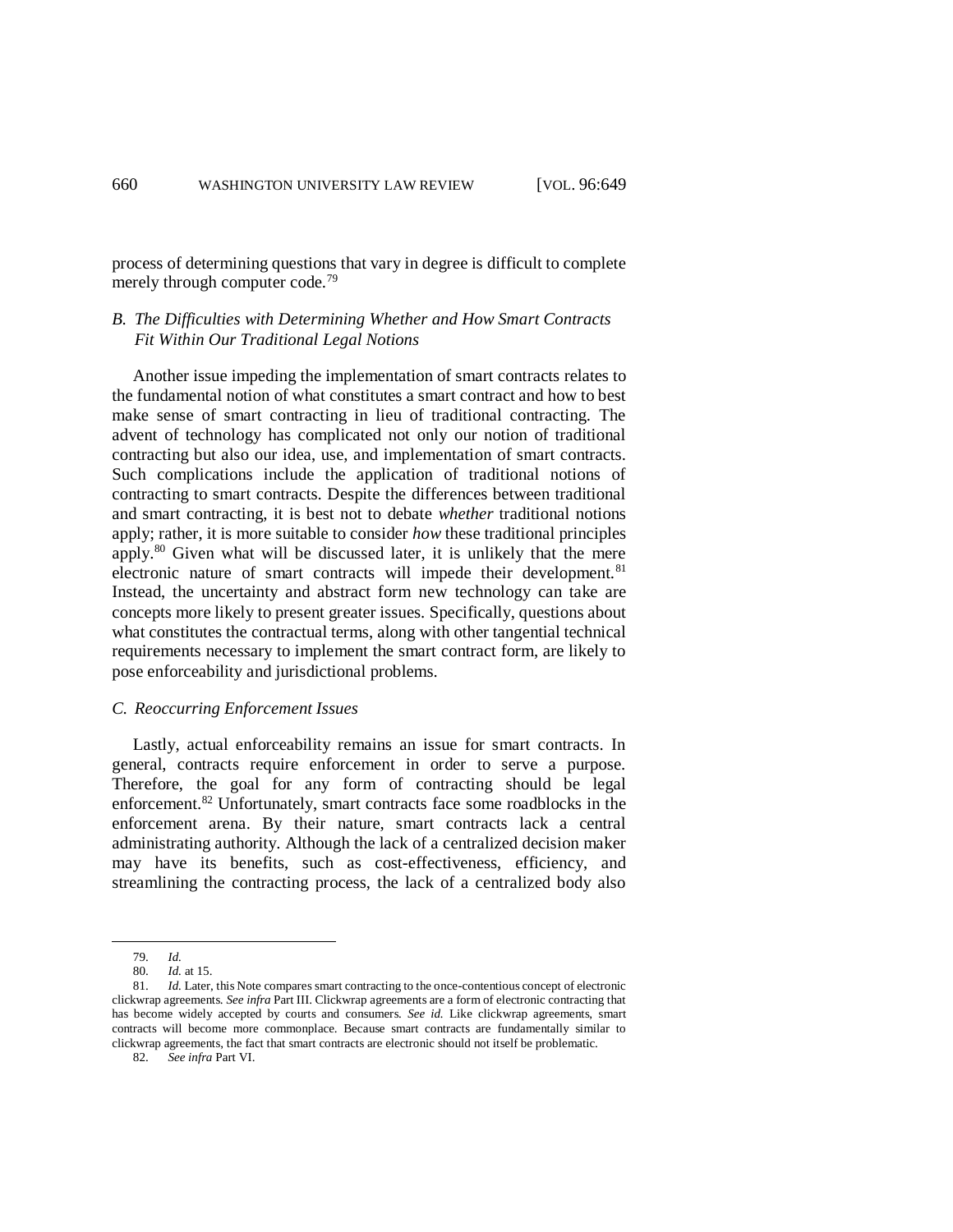means that there is no immediate authority to resolve disputes.<sup>83</sup> Additionally, a main tenet of blockchain technology is anonymity. Yet, if the parties' identities are unknown, then there can be no clear defendant. This makes malfeasance difficult to remedy.<sup>84</sup> Moreover, the contract itself can pose some enforceability issues: if the contract is the code, when did the contract become legally binding? There are two possible answers: when the contractual terms were agreed upon or when the initial contractual terms were met.<sup>85</sup> The aforementioned questions have no concrete answers, and this uncertainty has created some overarching issues smart contracts must face before acceptance is possible.

# *D. A Cautionary Tale: The DAO Hack, an Example of the Difficulties Surrounding Enforcement of Smart Contracts*

<span id="page-12-1"></span>Since the mid-1990s, the idea of smart contracts has created excitement and anticipation. Unfortunately, all this excitement may have rushed the implementation of a complex smart contract. With the advent of blockchain technology Decentralized Autonomous Organizations (DAOs) have become a new tool for crowdsourcing investments.<sup>86</sup> In June 2016, a hacker attacked a DAO, utilizing a blockchain based smart contract, and stole in excess of \$70 million USD. This hacking incident<sup>87</sup> explores a common question: what happens when the blockchain technology works but the code and the contractual clauses are faulty?<sup>88</sup> When considering what it takes to

<span id="page-12-2"></span><span id="page-12-0"></span><sup>83.</sup> A centralized body could become helpful when determining whether code defects are a liability issue for the creator of the code or the nodes. *See* MCKINLAY ET AL., *supra* not[e 32,](#page-5-1) at 8–10.

<sup>84.</sup> Likewise, given the format of blockchain, this anonymity makes it difficult to disseminate and enforce a court award. *Id.*

<sup>85.</sup> *Id.* at 19–20. The referenced White Paper suggests placing a dispute resolution clause within the contract itself in order to help make the smart contract enforceable. Although this may help, other issues such as debate surrounding the true meaning of contract terms or the point at which the contract actually existed, may still persist.

<sup>86.</sup> Antonio Madeira, *The DAO, The Hack, The Soft Fork and The Hard Fork*, CRYPTOCOMPARE (July 30, 2018), https://www.cryptocompare.com/coins/guides/the-dao-the-hack-the-soft-fork-and-thehard-fork/ [https://perma.cc/BGA2-HD87]. For more information on the structure of the DAO and the hack, see Siegel, *infra* not[e 88.](#page-12-0)

<sup>87.</sup> *See* Klint Finley, *A \$50 Million Hack Just Showed That The DAO Was All Too Human*, WIRED (June 18, 2016, 4:30 AM), https://www.wired.com/2016/06/50-million-hack-just-showed-daohuman/ [https://perma.cc/SP6L-WTU5]; Rob Price, *Digital currency Ethereum is cratering because of a \$50 million hack*, BUS. INSIDER (June 17, 2016, 5:34 AM), https://www.businessinsider.com/daohacked-ethereum-crashing-in-value-tens-of-millions-allegedly-stolen-2016-6 [https://perma.cc/5XT6- A9LS].

<sup>88.</sup> It is important to note that the Ethereum blockchain itself was not, and has never been, hacked. Ethereum blockchain continues to support and execute many other smart contracts. Rather, the June 2016 hack was based on a recursive flaw in the smart contract's code. David Siegel, *Understanding the DAO Attack*, COINDESK (June 25, 2016, 4:00 AM), https://www.coindesk.com/understanding-daohack-journalists [https://perma.cc/C8WL-BW6Y].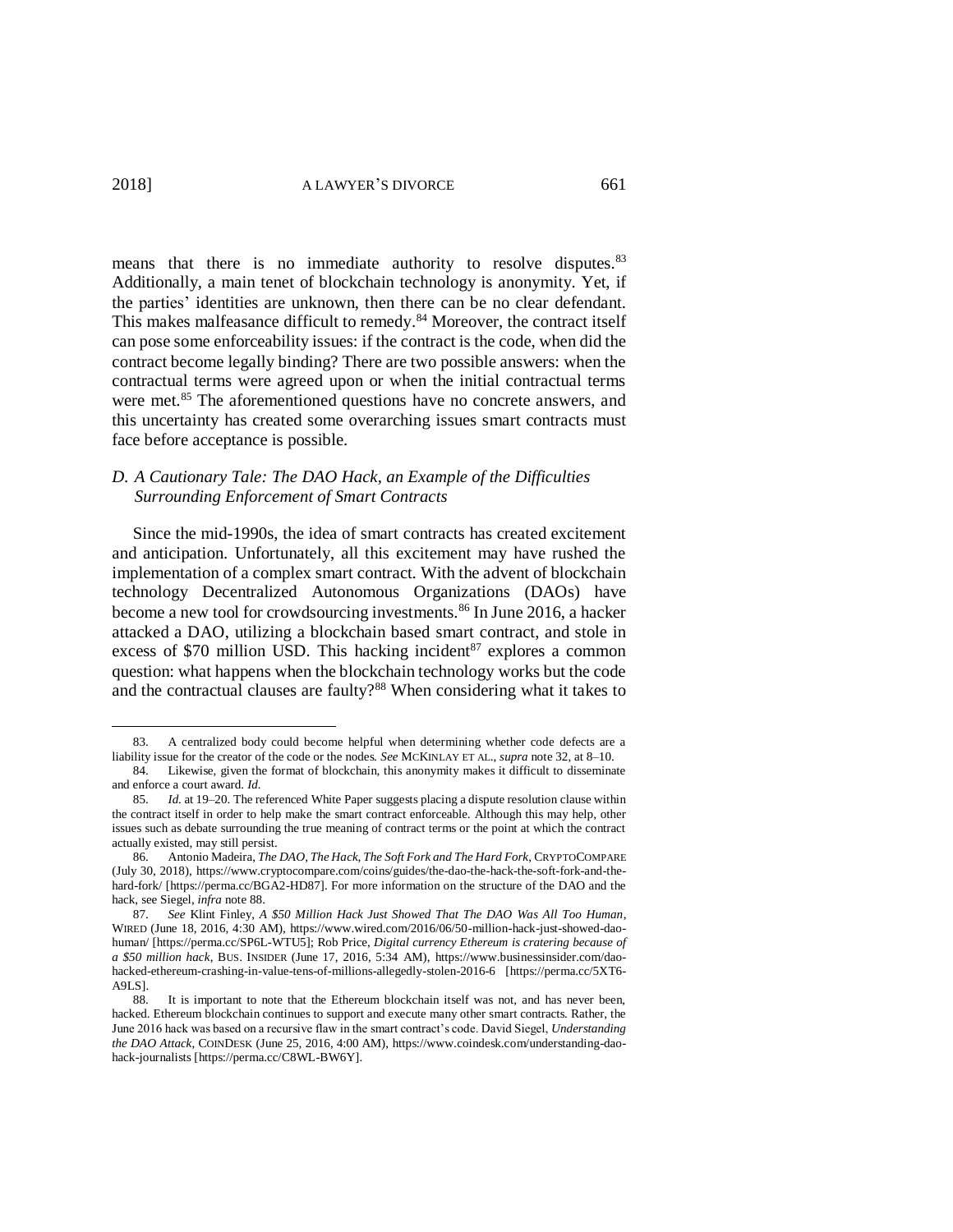achieve widespread use, it is important to review past errors in order to create future remedies. The 2016 hack serves as a cautionary tale for why mature and tested technologies are necessary before smart contracts can achieve widespread acceptance.

In May 2016, a DAO, called the Genesis DAO, was created with the purpose of operating a venture capital fund for cryptocurrencies.<sup>89</sup> Under the structure of a DAO, users invest their cryptocurrency, Ether, into a pool. In exchange, the users are able to vote on how the Ether pool is invested.<sup>90</sup> Theoretically, the benefits of using a DAO, which lacks any centralized authority, are two-fold: reduced costs and increased control over investments.<sup>91</sup>

The Genesis DAO revolved around a complex smart contract built on Ethereum blockchain. With the help of a smart contract, investors were able to send Ether and vote on possible investments.<sup>92</sup> Under the Genesis DAO structure, if a selected proposal reached a twenty percent quorum, then the DAO would initiate the investment on behalf of the pooled investors. However, investors were not bound to any specific investment.<sup>93</sup> The DAO included a special "exit door" or "split function" that could be triggered by any investor who felt an investment may damage their portfolio.<sup>94</sup> Thus, this exit door allowed users to leave the DAO. Once the exit door was initiated, the users would receive their remaining Ether.<sup>95</sup>

Although the invention of this DAO seemed promising, just two months after its inception, the advancement was forced to take one giant step back. On June 18, 2016, a hacker entered the "impenetrable" DAO through the smart contract's exit door policy.<sup>96</sup> A clever malfeasant user exploited a

<sup>89.</sup> *See* Siegel, *supra* not[e 88](#page-12-0)*.* The Genesis DAO was an immediate hit. By the end of the funding period the DAO far surpassed its creator's expectations, raising in excess of \$150 million USD.

<sup>90.</sup> *Id*.

The DAO had a creation period during which anyone was allowed to send Ether to a special wallet address in exchange for DAO tokens on a  $1-100$  scale. The creation period was an unforeseen success as it managed to gather 12.7 Ether (worth around \$150M USD at the time), making it the biggest crowdfund ever. At some point, when Ether was trading at \$20, the total Ether from the DAO was worth over \$250 million.

Madeira, *supra* note [86.](#page-12-1)

<sup>91.</sup> *See* Siegel, *supra* not[e 88.](#page-12-0) It is important to note that under the structure of a DAO, investors only gain voting rights and not ownership of the DAO. The DAO is simply software that runs on the Ethereum network. *Id.*

<sup>92.</sup> Madeira, *supra* note [86.](#page-12-1)

<sup>93.</sup> *Id.*

<sup>94.</sup> *Id.*

<sup>95.</sup> *Id.* When an investor left the DAO, a "child DAO" was created, and the investor's remaining money would be sent to that child DAO after a twenty-eight-day waiting period. The investor would then be able to access their remaining Ether through their child DAO. *Id.* 

<sup>96.</sup> *Id.* Even before the hack happened, some investors pointed out the flaws in the smart contract's code. On June 12, 2016, six days before the hack, Stephan Tual, a creator of the DAO,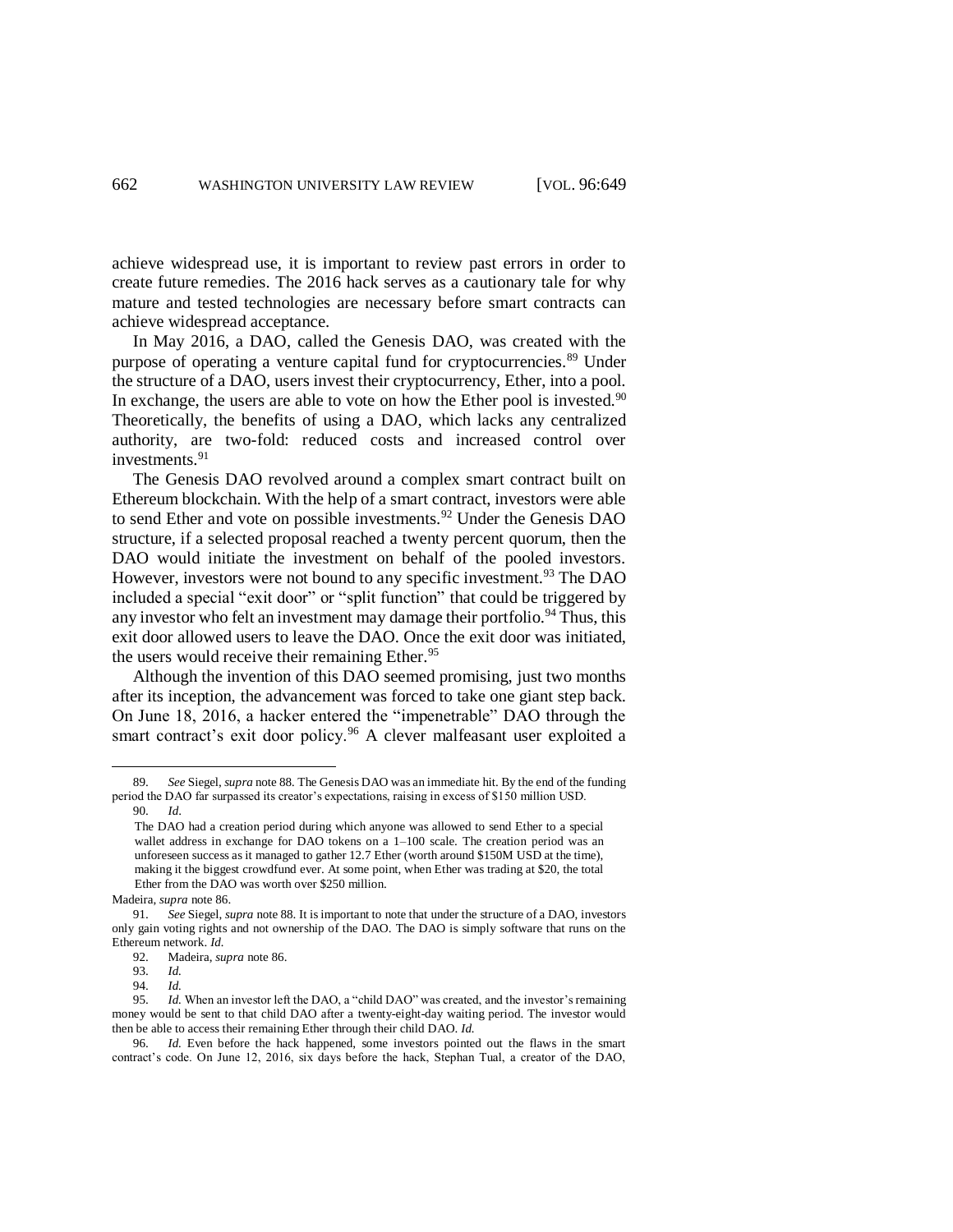<span id="page-14-0"></span>flaw in the smart contract's recursive code. This flaw allowed the hacker to repeatedly request an exit. Each time an exit was requested, Ether was sent to a "child" DAO.<sup>97</sup> In effect, the hacker's repeated exits continually sent Ether to this child DAO before the Genesis DAO was able to register the original exit, update the total remaining Ether, and cut off the transactions.<sup>98</sup> In a matter of hours, the hacker drained the DAO of 3.6 million Ether. At the date of the hack, this amount was valued at approximately \$70 million  $\mathrm{USD.}^{99}$ 

One of the reasons why the DAO was unable to force the hacker to replace the stolen Ether stems from the purpose of Ethereum, which is a form of popular blockchain technology predominantly utilized for smart contracts. <sup>100</sup> Similar to other forms of blockchain technology, the Ethereum system is designed to *prevent* transactions from being undone.<sup>101</sup> Blockchain programing is "intrinsically unrevertible."<sup>102</sup> As discussed above, the goal for smart contracting is to create a contract that is irrevocable and automated.<sup>103</sup> When these two features are combined and the smart contract is initiated, the reality becomes an irreversible smart contract with potential code flaws for users to exploit. The DAO hack, in combination with the purpose of Ethereum and smart contracting, highlights one reason why smart contracts can create risky situations for their users.

97. Madeira, *supra* note [86.](#page-12-1)

announced the presence of a "recursive call bug;" however, he mistakenly believed that none of the DAO funds were at risk. Siegel, *supra* not[e 88.](#page-12-0)

<sup>98.</sup> *See* Haseeb Qureshi, *A hacker stole \$31M of Ether—how it happened, and what it means for Ethereum*, FREECODECAMP (July 20, 2017), https://medium.freecodecamp.org/a-hacker-stole-31m-ofether-how-it-happened-and-what-it-means-for-ethereum-9e5dc29e33ce [https://perma.cc/DCS8-SDE C].

<sup>99.</sup> Madeira, *supra* note [86.](#page-12-1) This hack was a major setback for the DAO. Because the DAO controlled approximately fifteen percent of all Ether, any failure could negatively impact the entire Ethereum network. For these reasons, the creators of the DAO had a strong incentive to remedy the hack as soon as possible. In an attempt to remedy the situation, the creators had to quickly choose between a soft-fork and a hard-fork option for the code. Under the soft-fork option, Vitalik Buterin of the Ethereum Foundation proposed "install[ing] a 'switch' in the basic [E]thereum code that [would prevent] moving any ether out of the DAO or its children." Siegel, *supra* not[e 88](#page-12-0)*.* The hard-fork option was much more aggressive. Under the hard-fork, "the miners [would] completely unwind the theft and return all Ether to [t]he DAO, where it [could] be redeemed by token holders automatically, thereby ending [t]he DAO." *Id.* The hard-fork option was chosen. For more discussion on the public's sentiment regarding both the soft-fork and hard-fork options, see *id.*

<sup>100.</sup> *Id.* Additionally, the DAO was also unable to recognize the flaw because of the way the smart contract's code was structured. The code allowed the Ether to be removed before updating the total Ether in the DAO. Because of this structural issue, Ether was able to exit the DAO before the DAO actually registered the previous action and updated the total Ether. Qureshi, *supra* note [98.](#page-14-0)

<sup>101.</sup> Cieplak & Leefatt, *supra* note [8,](#page-2-1) at 425.

<sup>102.</sup> Qureshi, *supra* note [98.](#page-14-0)

<sup>103.</sup> *See supra* Part I.A.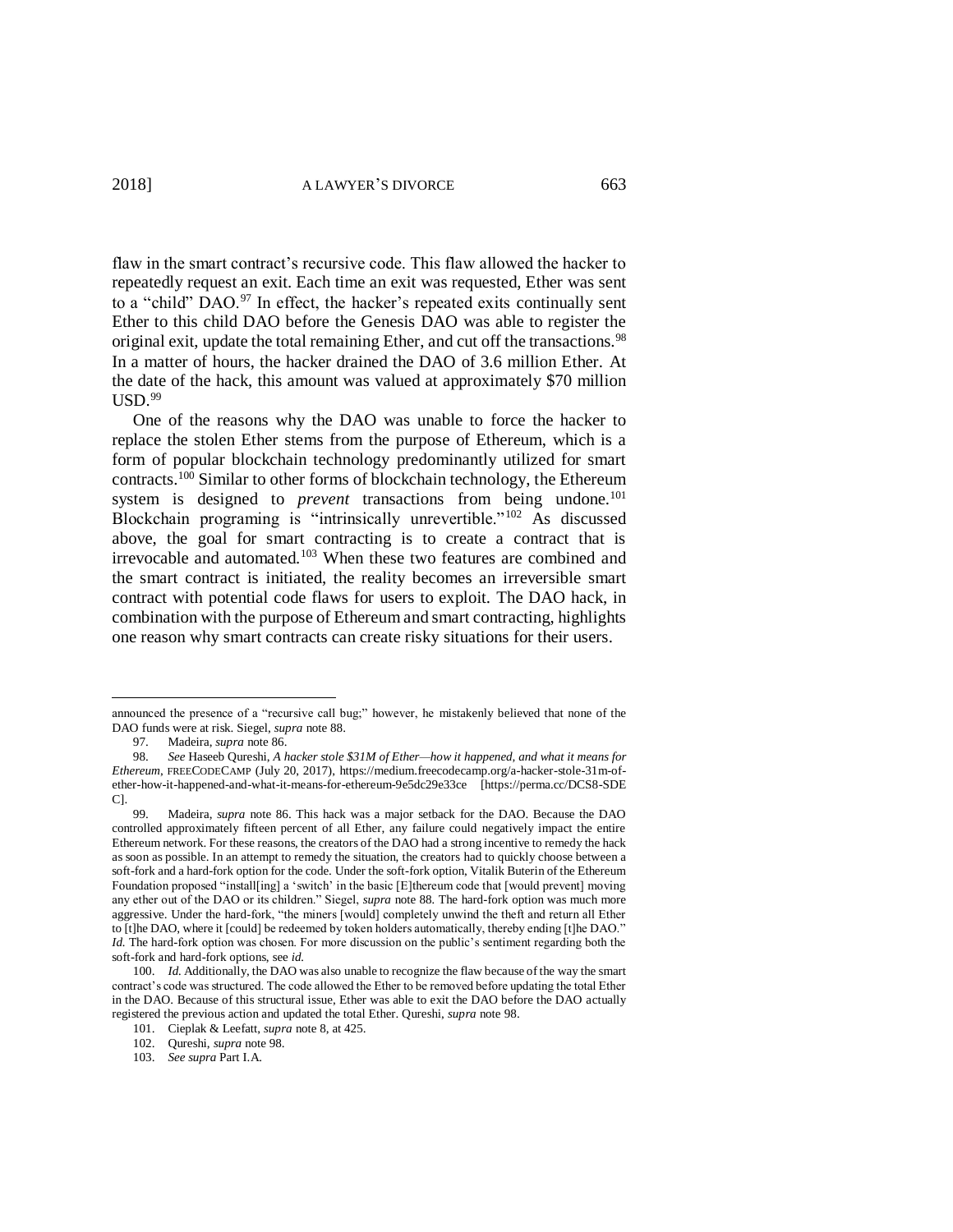<span id="page-15-0"></span>In addition to the faulty recursive code, the 2016 hack also demonstrates the difficulties in achieving a suitable remedy for a smart contract hack. Ethereum is based on a permissionless public blockchain, which means parties remain anonymous.<sup>104</sup> Due to the anonymity of all parties involved in the Genesis DAO, there is a possibility that the identity of the hacker will never be known.<sup>105</sup> Initially, anonymity was considered a positive attribute of blockchain; however, this hack shows the difficulty in pursuing litigation under an anonymous system. Such a system can leave those harmed without any form of remedy. Without an identifiable defendant, it would be difficult for a plaintiff to pursue a suit for damages.<sup>106</sup> Thus, going against all notions of fairness and justice, the injured party remains injured.<sup>107</sup>

<span id="page-15-1"></span>Eventually, the ending for the Genesis DAO was a bit different. The DAO investors were repaid for their loss, but it came at a great cost. The DAO was forced to make a "hard fork" split in the code. In effect, this hard fork created two Ethereum blockchains with two separate codes and incompatible cryptocurrencies.<sup>108</sup> Because these cryptocurrencies are incompatible, the value of Ether is now split.<sup>109</sup> In addition to causing a loss in Ether value, the hack and forced hard fork cost blockchain technologies and smart contracts public confidence.<sup>110</sup>

<sup>104.</sup> For more discussion on permissionless ledgers and public proof-of-work see *supra* Part I.C. 105. Although some commentators initially thought there was enough information available to uncover the hacker's identity, over two years have passed and the hacker's identity is still unknown. *See*  Siegel, *supra* note [88](#page-12-0) (stating his initial thought that others would discover the hacker's identity soon after the hack). *See also* Burgess Powell, *Ethereum (ETH) vs Ethereum Classic (ETC): What Are the Differences?*, BLOCKLR (Oct. 4, 2018), https://blocklr.com/guides/ethereum-eth-vs-ethereumclassicetc/ [https://perma.cc/Y3TD-E4K3] (a recent reference to "an anonymous hacker").

<sup>106.</sup> *See* FED. R. CIV. P. 4(a)(1)(B) ("A summons must: be directed to the defendant"), 4(b) ("[o]n or after filing the complaint, the plaintiff may present a summons to the clerk . . . for service on the defendant.") These sections of Rule 4 prove that in order to both file and issue a proper complaint, the defendant must be identifiable. Without meeting the aforementioned requirements, cases are dismissed. *Id.* Furthermore, there is uncertainty as to whether the hacker could be held legally liable for stealing the Ether. Because the smart contract code encompassed the legal terms for the DAO investment agreement, the code itself is therefore the law. In fact, after the attack, the hacker wrote a letter to the DAO and Ethereum community claiming that the stolen Ether was his/hers. Siegel, *supra* not[e 88](#page-12-0)*.* For this reason, the hacker could potentially argue the repeated exercise of the recursive exit option was a legal possibility provided by the code. Under such rationale, the Ether was not stolen, merely legally reallocated. *Id.* For a similar concern, see Cawrey, *supra* note [5.](#page-1-0) 

<sup>107.</sup> For an argument discussing the impact the lack of smart contract regulation has on plaintiffs, see *infra* Part VI.

<sup>108.</sup> Siegel, *supra* note [88.](#page-12-0) 

<sup>109.</sup> The hard fork split Ethereum into two different cryptocurrencies—Ethereum and Ethereum Classic. As a result of this split, the two Ethereums are founded on different ideologies and blockchains. For further discussion on the two forms of Ethereum and how this has affected their respected values see Powell, *supra* not[e 105.](#page-15-0)

<sup>110.</sup> The diminished public confidence is shown through the drop in the price of Ether. As a result of the hack, the Ether price went from \$20 to \$13. *Id.*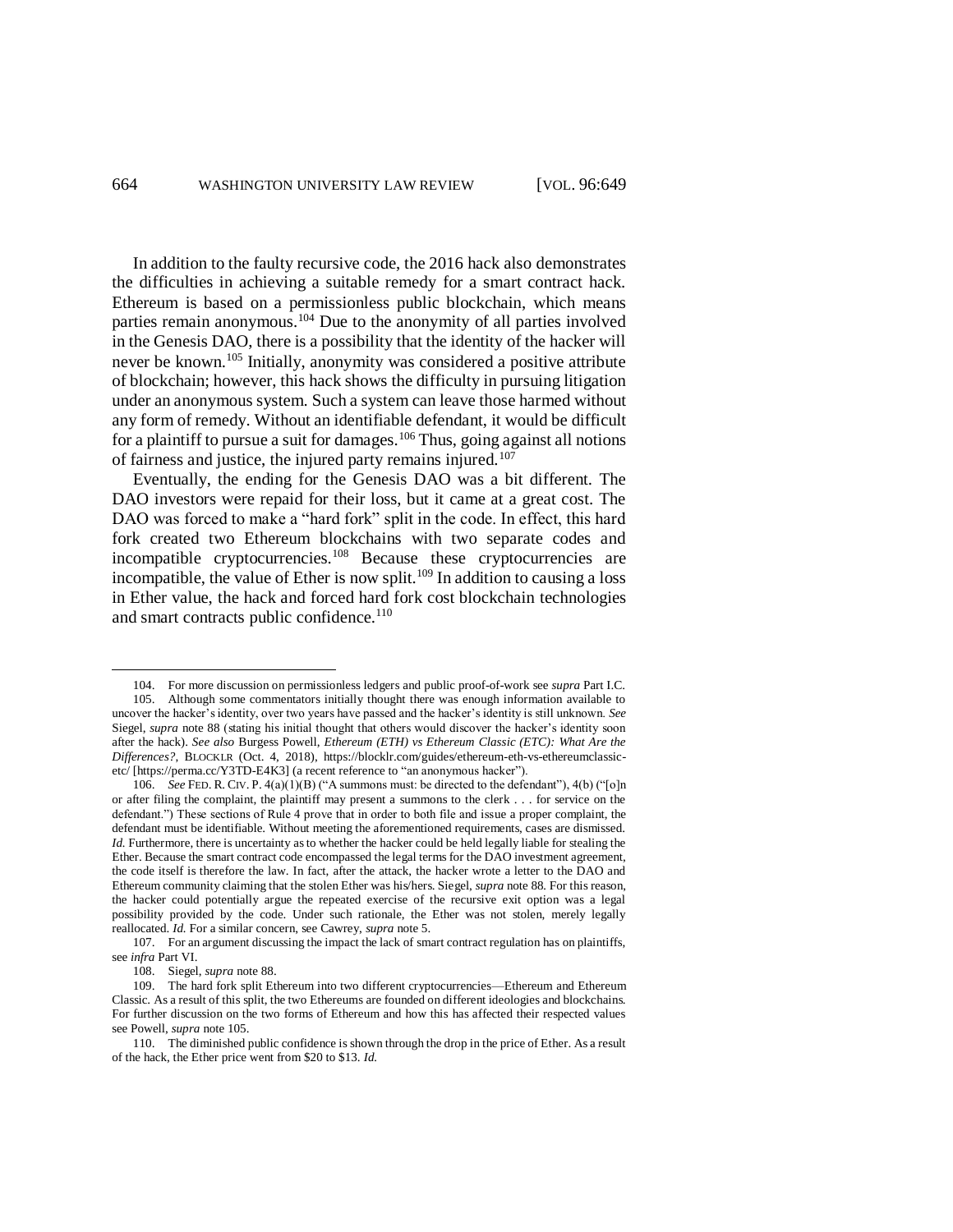<span id="page-16-2"></span>The DAO hack is an example of what can happen when the code is not "exhaustively tested for every potential outcome.<sup>"111</sup> Even though the DAO originally held great promise, the hack was a rude awakening to Szabo's hope that smart contracts will become a staple in modern society. <sup>112</sup> The hack has left users with diminished confidence in the current form of the technology, <sup>113</sup> which has effectively shattered the buzz and excitement surrounding smart contracts. As this case exemplifies, the smart contract technology is immature and not yet ready for widespread sophisticated implementation.<sup>114</sup>

## III. A COMPARATIVE STUDY: CLICKWRAP AGREEMENTS V. SMART CONTRACTS

The introduction of smart contracts is not the first time the legal community has been faced with the question of whether or not to enforce electronic contracts. The concept of electronic contracts first surfaced with clickwrap agreements. 115

<span id="page-16-0"></span>Clickwrap agreements are agreements that "require a user to affirmatively click a box on the website acknowledging agreement to the terms of service, which are often available in a scrolling text box, before the user is allowed to proceed."<sup>116</sup> In reality, these agreements are rarely read by any user, yet they are legal.<sup>117</sup> Courts view such agreements as a necessary evil.<sup>118</sup> During the early stages of acceptance for clickwrap

<span id="page-16-1"></span><sup>111.</sup> Kasey Panetta, *Why Blockchain's Smart Contracts Aren't Ready for the Business World*, GARTNER (June 26, 2017), https://www.gartner.com/smarterwithgartner/why-blockchains-smart-contra cts-arent-ready-for-the-business-world/ [https://perma.cc/AF96-Y7FZ].

<sup>112.</sup> *See* Szabo, *supra* notes [2](#page-0-1) & [17.](#page-3-0) 

<sup>113.</sup> *See* Frances Coppola, *Ethereum's DAO Hacking Shows That Coders Are Not Infallible*, FORBES (Jun 20, 2016 09:24 AM), https://www.forbes.com/sites/francescoppola/2016/06/20/the-dao-ha cking-shows-that-coders-are-not-infallible/#2c236e533983 [https://perma.cc/PU2T-QXU2] (discussing the lessons learned from the DAO hack including the misplaced trust in the coders of the DAO).

<sup>114.</sup> Many people believe that in order to protect Ethereum blockchain, smart contracts must be tested and certified. *See, e.g.*, Siegel, *supra* not[e 88.](#page-12-0) 

<sup>115.</sup> Clickwrap contracts are the technology-based predecessor of shrinkwrap contracts. According to Judge Easterbrook, "[t]he 'shrinkwrap license' gets its name from the fact that retail software packages are covered in plastic or cellophane 'shrinkwrap.'" ProCD, Inc. v. Zeidenberg, 86 F.3d 1447, 1449 (7th Cir. 1996). Shrinkwrap contracts can contain licenses that "become effective as soon as the customer tears the wrapping from the package." *Id*. Although "shrinkwrap" contracts were the precursor to "clickwrap" contracts, this Note will refer to the electronic version, clickwrap agreements, as a term that encompasses both concepts.

<sup>116.</sup> Alison S. Brehm & Cathy D. Lee, *From the Chair: "Click Here to Accept the Terms of Service*," AM. BAR ASS'N (Jan. 2015) [https://perma.cc/K37Y-JLD9].

<sup>117.</sup> *See infra* text accompanying note [122.](#page-17-0) 

<sup>118.</sup> Michael R. Overly, *Legal quicksand: Shrink-wrap and click-wrap agreements*, CSO (Aug. 2, 2011, 8:00 AM), https://www.csoonline.com/article/2129174/compliance/legal-quicksand--shrinkwrap-and-click-wrap-agreements.html [https://perma.cc/H9R5-D5BN]. *See also ProCD, Inc.*, 86 F.3d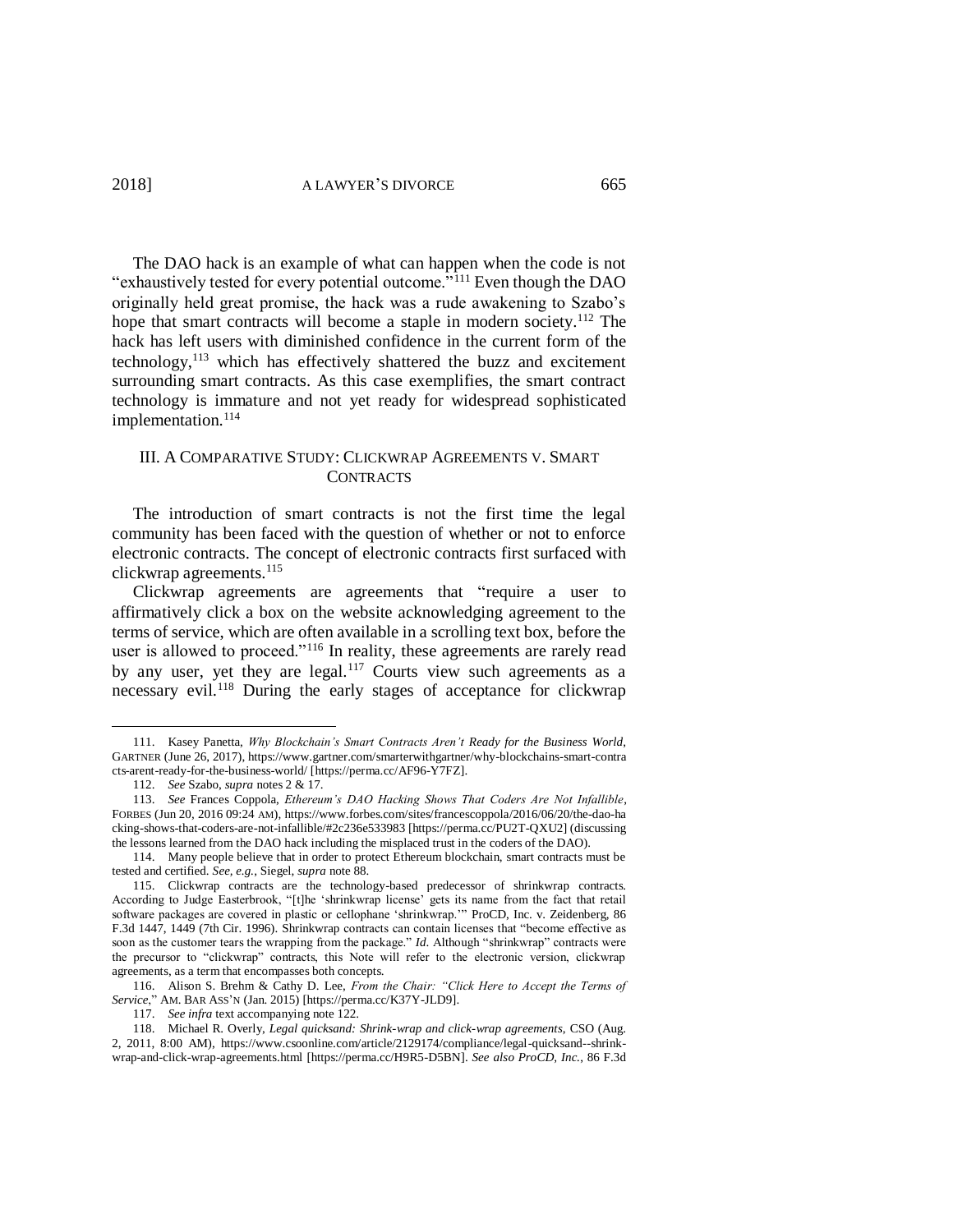agreements, public backlash revolved around the importance of clarity and fairness.<sup>119</sup> Often, clickwrap agreements struggled with the requirement for mutual assent: were both parties really aware of the contractual terms?<sup>120</sup> Despite the mutual assent concerns, it soon became apparent that without clickwrap agreements, contracting via the internet would be unenforceable. This would have put an end to the now very popular form of contracting online shopping. Courts quickly began to reason that the terms in clickwrap agreements were no different from regular contracts. This reasoning allows courts to utilize the same traditional legal analysis when deciding whether clickwrap agreements are legally binding.<sup>121</sup>

<span id="page-17-0"></span>Sometimes clickwrap agreements were upheld even when users acknowledged that they did not read the clickwrap contract. In these cases, the contract is still legally binding because the user clicked the "acknowledge" box. Essentially courts have found that when the user clicked the box, the user assented to the website's required notice of the contract terms.<sup>122</sup> Despite these seemingly unfair circumstances, the legal framework supports this version of notice and consent. For these reasons, the failure to read the terms of the clickwrap contract has not altered its enforceability.<sup>123</sup> Such flexibility has given clickwrap agreements the leeway to exist within a necessary, albeit narrow, space.

It is important to note that smart contracts, just like clickwrap agreements, $124$  will most likely face a heightened potential for similar abuses.<sup>125</sup> Such abuses may include: lack of clarity in the contract's terms

at 1447, 1451–52, (Judge Easterbrook expressing his concerns that if shrinkwrap agreements were not legally allowed to govern certain situations, then our transactions would be pushed back to the "horseand-buggy age").

<sup>119.</sup> *See* Brehm & Lee, *supra* note [116.](#page-16-0) 

<sup>120.</sup> Mutual assent is considered "the manifestation by both parties of an intent to be bound." ASS'N OF CORP. COUNSEL, CONTRACTS 2.0: MAKING AND ENFORCING CONTRACTS ONLINE 6 (2012) [https://perma.cc/V7E8-WXFR].

<sup>121.</sup> Brehm & Lee, *supra* note [116.](#page-16-0) *See also* Feldman v. Google, Inc., 513 F. Supp. 2d 229, 236 (E.D. Pa. 2007) ("To determine whether a clickwrap agreement is enforceable, courts presented with the issue apply traditional principles of contract law and focus on whether the plaintiffs had reasonable notice of and manifested assent to the clickwrap agreement.").

<sup>122.</sup> Hancock v. American Telephone & Telegraph Co., 701 F.3d 1248, 1251 (10th Cir. 2012). *See also* Groff v. Am. Online, File No. C.A. No. PC 97-0331, 1998 WL 307001 (R.I. Super. Ct., May 27, 1998) (finding that although the plaintiff did not comprehend the presence of a forum selection clause, a valid contract existed because the plaintiff consented to the terms by clicking the "I agree" button); Caspi v. Microsoft Network, L.L.C., 732 A.2d 528 (N.J. App. Div., July 2, 1999) (holding that a valid licensing agreement existed because each user was bound by Microsoft's subscriber agreement when he or she clicked "I agree" to the terms of use button).

<sup>123.</sup> Brehm & Lee, *supra* note [116.](#page-16-0) 

<sup>124.</sup> For more discussion regarding the potential abuses that clickwrap agreements face, see Overly, *supra* note [118.](#page-16-1)

<sup>125.</sup> A recent example of a potential abuse coming to fruition is evident in the case Schnabel v. Trilegiant Corp., 697 F.3d 110, 126–31 (2d Cir. 2012). In *Schnabel*, website operators did not want to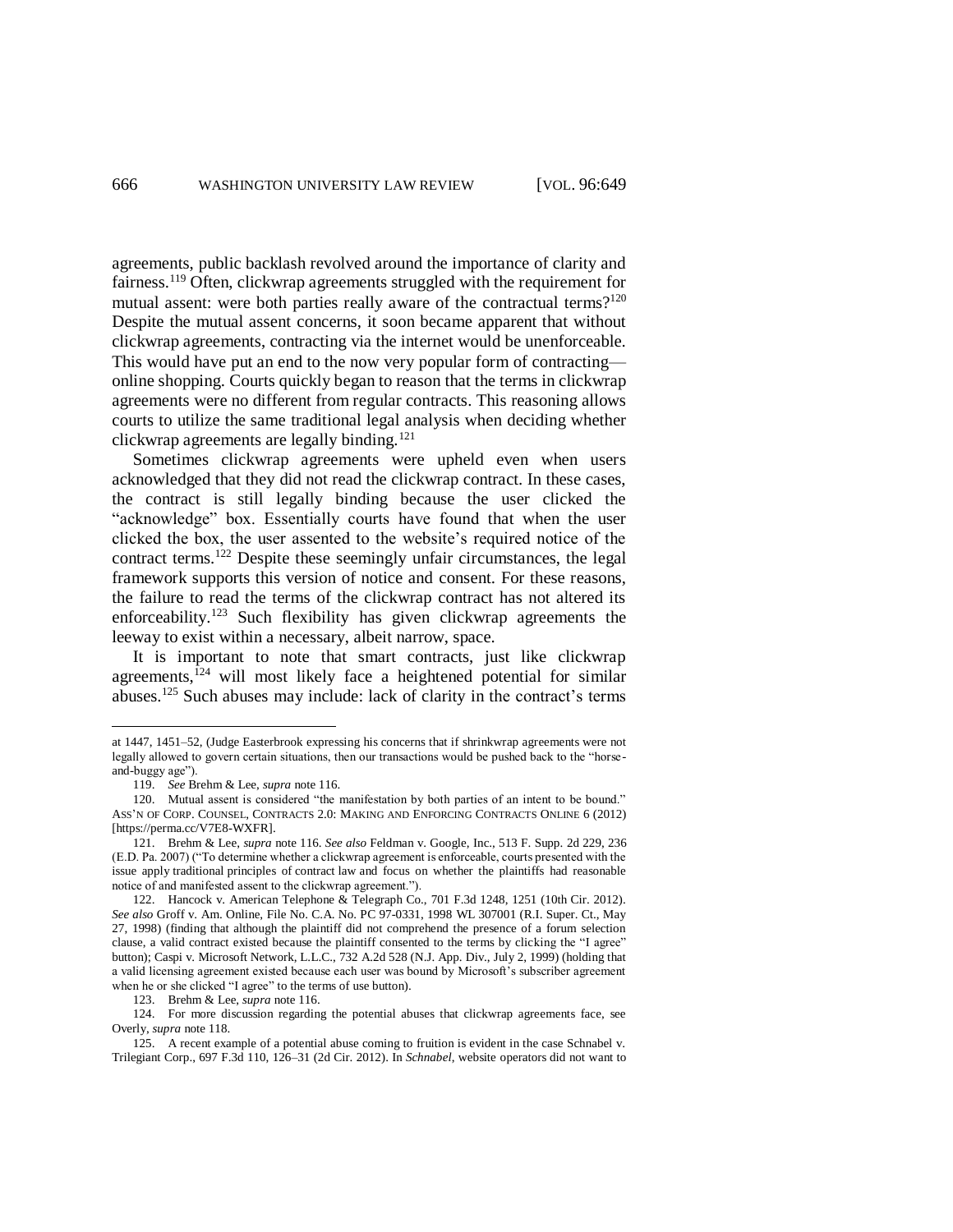$\overline{a}$ 

and failure to provide adequate notice.<sup>126</sup> Because the potential for these abuses exist, it may mean that smart contracts will face initial public uncertainty. However, this is similar to the initial uncertainty surrounding clickwrap agreements. All these potential abuses are impediments towards widespread acceptance and enforceability of smart contracts. However, clickwrap agreements were able to overcome the potential for abuse by existing within a narrow area of contracting—internet transactions. In the case of smart contracts, if the risk of abuse can be lessened by enacting these contracts in a narrow category of transactions, it is likely that traditional legal standards will embrace smart contracts, just as they did with clickwrap agreements.<sup>127</sup>

### <span id="page-18-0"></span>IV. A CHANGING FRONTIER: EMERGING STATE ACCEPTANCE OF SMART **CONTRACTS**

Recently, regulation of blockchain technology has become a central theme surrounding the implementation of smart contracts.<sup>128</sup> Despite all the debate and scholarship, there are no federal regulations specifically addressing blockchain technology or smart contracts.<sup>129</sup> Unlike the federal government, some state governments have taken the lead in embracing

deter potential site users by forcing them to assent to a clickwrap agreement. As a result, the website decided to skip the "I accept" button, which, in effect, failed to give users the required notice and consent. *Schnabel*, 697 F.3d at 130. This case provides a helpful reminder that despite the legal system's favorable perspective regarding clickwrap agreements, courts will still invalidate such an agreement if it is considered abusive or lacks the key requirements for general contracting. *See* Richard Raysman, *Enforceability of Clickwrap Agreements Called into Question-Checklist for Best Practices in Electronic Contracting*, HOLLAND & KNIGHT (Nov. 7, 2012), https://www.hklaw.com/digitaltechblog/Enforceabil ity-of-Clickwrap-Agreement-Called-into-Question----Checklist-for-Best-Practices-in-Electronic-Contr acting-11-07-2012/ [https://perma.cc/Z3T4-GU88].

<sup>126.</sup> For a description addressing the lack of notice as a potential abuse for clickwrap agreements, see Brehm & Lee, *supra* not[e 116](#page-16-0) ("The enforcement of [clickwrap] agreements turns . . . [on] whether the party had constructive notice of the terms of the agreement and thus agreed to be bound by them.").

<sup>127.</sup> For an argument that traditional contract law can be easily adapted to evaluate and enforce smart contracts, see Raskin, *supra* not[e 27,](#page-5-0) at 322–29. *See also supra* not[e 14](#page-2-0) (discussing current projects which mimic Szabo's idea for smart property and therefore can be easily adapted to smart contracting) and *supra* not[e 16](#page-3-1) (discussing additional fields that could benefit from the use of blockchain based smart contracts).

<sup>128.</sup> For more perspectives regarding regulation of blockchain-type technology, and thus smart contracts, see Carla L. Reyes, *Article: Moving beyond Bitcoin to an Endogenous Theory of Decentralized Ledger Technology Regulation: An Initial Proposal*, 61 VILL. L. REV. 191 (2016); AARON WRIGHT & PRIMAVERA DE FILIPPI, DECENTRALIZED BLOCKCHAIN TECHNOLOGY AND THE RISE OF LEX CRYPTOGRAPHIA (Mar. 10, 2015) [https://perma.cc/8CUT-5WFN]; Primavera De Filippi & Samer Hassan, *Blockchain technology as a regulatory technology: From code is law to law is code*, FIRST MONDAY (Dec. 5, 2016) [https://perma.cc/WAF2-K5WP]; Joanna Diane Caytas, *Blockchain in the U.S. Regulatory Setting: Evidentiary Use in Vermont, Delaware, and Elsewhere*, COLUM. SCI. & TECH. L. REV. (May 30, 2017).

<sup>129.</sup> Caytas, *supra* note [128,](#page-18-0) § III(A). See *infra* Part VI covering a discussion regarding the need for and broader implications of regulating smart contracts.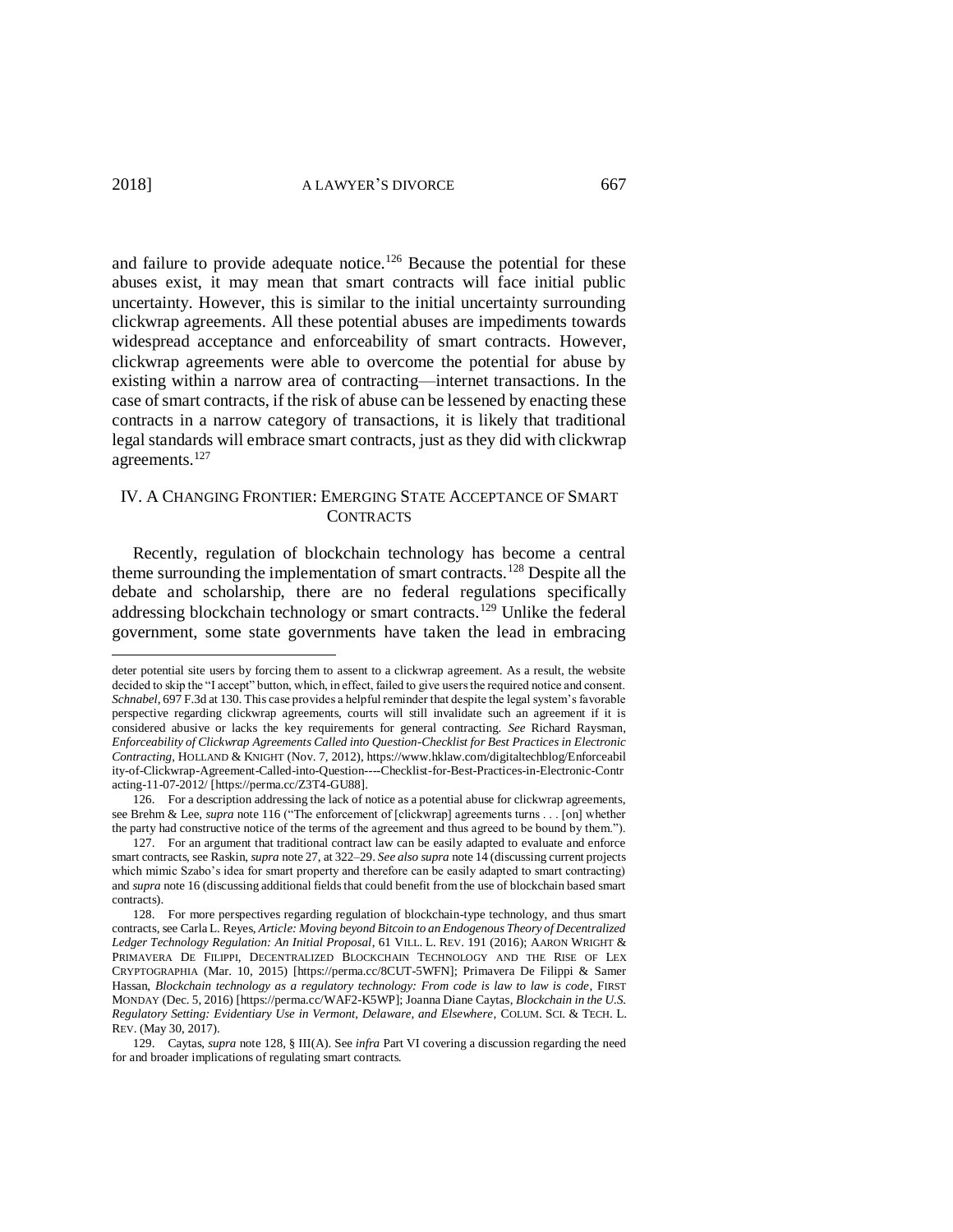<span id="page-19-0"></span>smart contracts. The first trendsetters include: Arizona, Delaware, Illinois, and Nevada.<sup>130</sup>

#### *A. Arizona*

 $\overline{a}$ 

In March 2017, Arizona amended the Arizona Electronic Transaction Act<sup>131</sup> with the purpose of granting electronic form records and signatures

<sup>130.</sup> Jeffrey Neuburger, *Arizona Passes Groundbreaking Blockchain and Smart Contract Law – State Blockchain Laws on the Rise*, NEW MEDIA AND TECH. L. BLOG (Apr. 20, 2017), https://perma. cc/E8Z8-HRB5. Other states have instituted laws regarding blockchain technology. Hawaii passed a House Draft of H.B. 1481 on January 25, 2017. This bill is similar to Illinois's Blockchain initiative. *See infra* Part IV.C*.* H.B. 1481 was sent to Hawaii's Senate for review and awaits a vote. H.B. 1481, 29th Leg., Reg. Sess. (Haw. 2017), https://perma.cc/59ZX-LAD5 (last visited Aug. 22, 2018). Additionally, New York has passed blockchain legislation; however, this legislation is not statewide. Rather, New York was the first state to regulate via rulemaking. As a result of these rules, licenses are now required for businesses dealing in virtual currency in New York. A few bills were introduced in the New York legislature; however, they failed to pass with the requisite votes. These bills focused on using blockchain technology to protect voter records (A.B. 8792), define blockchain and recognize the validity of blockchain signatures (A.B. 8780), and create initiatives to study the benefits and promote the use of blockchain technology (A.B. 8793, A.B. 8783, A.B. 9685). A.B. 8792, 2017 Leg., Reg. Sess. (N.Y. 2017); A.B. 8780, 2017 Leg., Reg. Sess. (N.Y. 2017); A.B. 8793, 2017 Leg., Reg. Sess. (N.Y. 2017); A.B. 8783, 2017 Leg., Reg. Sess. (N.Y. 2017); A.B. 9685, 2018 Leg., Reg. Sess. (N.Y. 2018). Additionally, Nebraska is another state that has seen some movement regarding blockchain laws. Although not yet passed, Nebraska has proposed a law that would prohibit local municipalities from regulating blockchain technology (L.B. 694). L.B. 694, 105th Leg., 2nd Sess. (Neb. 2018). West Virginia is also looking to use blockchain technology in novel and creative ways. West Virginia piloted a program which allowed absentee military voters to use a mobile app, driven by blockchain technology, to cast their vote. This program was used in the November 8, 2018 statewide election. Terry Nguyen, *West Virginia to offer mobile blockchain voting app for overseas voters in November election*, WASH. POST (Aug. 10, 2018), https://www.washingtonpost.com/technology/2018/08/10/west-virginia-pilots-mobileblockchain-voting-app-overseas-voters-november-election [https://perma.cc/93L6-9EHF]. *See also*  Makena Kelly, *Nearley 150 West Virginians voted with a mobile blockchain app*, THE VERGE (Nov. 10, 2018 2:00 PM), https://www.theverge.com/2018/11/10/18080518/blockchain-voting-mobile-app-westvirginia-voatz; *West Virginia Not Planning to Expand Use of Blockchain Voting*, GOV'T TECH. (Nov. 9, 2018), http://www.govtech.com/products/West-Virginia-Not-Planning-to-Expand-Use-of-Blockchain-Voting.html.

Even though some states have embraced blockchain technology, others states, such as Florida and Maine, have failed to pass similar legislation. Florida H.B. 1357 allowed "electronic credentialing," and later blockchain applications for licensing and titling of vehicles. The Florida law would have also upheld contracts that utilized an electronic record containing a smart contract term. H.B. 1357, 2018 Leg., Reg. Sess. (Fla. 2018). Much like Florida's law, Maine S.B. 950 also failed to pass the legislature. The Maine law focused on creating a task force to study the possibilities of using blockchain technology in voting elections. S.B. 950, 128th Leg., Reg. Sess. (Me. 2017). Additionally, Vermont signed Act 51 into law; but, the state reneged on this law just one year later. Despite this failure, Vermont has embraced blockchain technology in other avenues. Vermont's Rules of Evidence, § 1913, holds that blockchain ledgers are considered "business records" under Evidence Rule 902. *See* VT. STAT. ANN. tit. 12, § 1913 (2016). Furthermore, Vermont's S.B.135 allowed for a study into the benefits of blockchain. In May 2018, Vermont's S.B. 269 took the state's blockchain laws one step further by defining "blockchain," pushing for a study into the use of blockchain for government records, allowing for the creation of blockchain-based limited liability companies, and holding that any fact found on a blockchain is considered authentic. S.B. 269, 2018 Leg., Reg. Sess. (Vt. 2018). *See also* Caytas, *supra* note [128.](#page-18-0) 

<sup>131.</sup> ARIZ. REV. STAT. § 44-7003 (2017).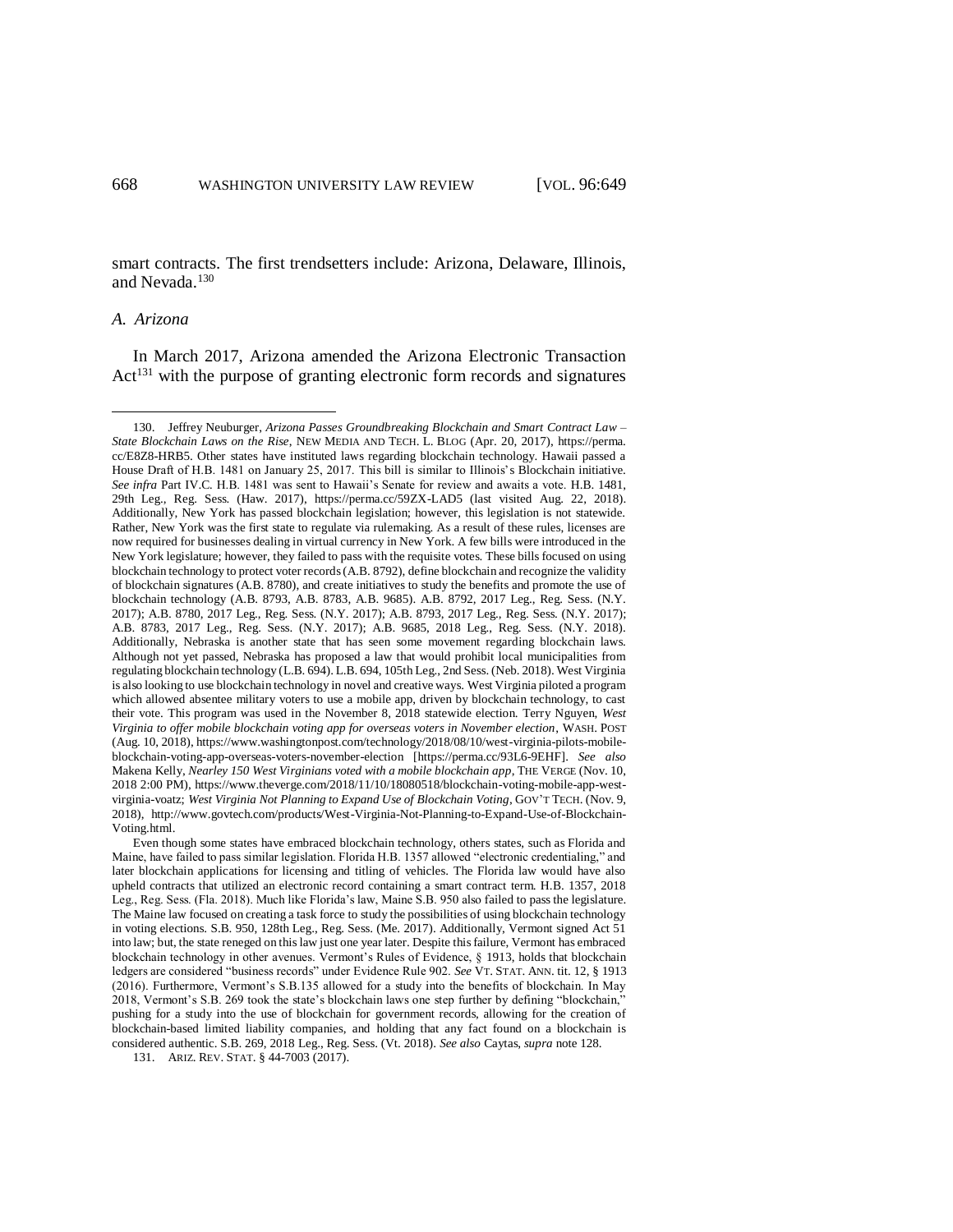the same enforceability as traditional forms and signatures.<sup>132</sup> Essentially, this act gives legal effect to all electronic signatures on blockchain.<sup>133</sup> The Arizona law is broad and does not require the use of any one platform.<sup>134</sup> The new law's broad terms will allow the residents of Arizona to choose which blockchain platform to utilize—Ethereum, Bitcoin, etc.—while still giving the smart contracts legal effect.<sup>135</sup> Additionally, Arizona has made further amendments to their blockchain regulations. The Arizona legislature recently cleared a law that allows individuals to run blockchain nodes from within their homes.<sup>136</sup>

#### *B. Delaware*

<span id="page-20-0"></span> $\overline{a}$ 

In addition to Arizona, Delaware is another state that has embraced blockchain technology. In July 2017, Delaware became the first state to implement blockchain technology by "legally recogniz[ing] . . . records . . . stored on a blockchain."<sup>137</sup> In effect, this new law allows companies to "keep their list of shareholders on a blockchain."<sup>138</sup> These exciting pieces of legislation are just the start for Delaware.<sup>139</sup> After signing the bill into

<sup>132.</sup> Neuburger, *supra* note [130.](#page-19-0) For all states passing blockchain-friendly legislation one glaring question remains: Does the Federal E-Sign Act preempt a state's push to embrace blockchain and smart contracts? *Id.* The Federal E-Sign Act gives legal effect to electronic signatures. There is an ongoing concern that the Federal E-Sign Act preempts a state's own blockchain initiatives. When Arizon, and many other states, adopted blockchain friendly legislation, Arizona did so by amending their version of the UETA to include blockchain-based records under the definition of electronic records. Riley Svikhart, *Essay: Blockchain's Big Hurdle*, STAN. L. REV. (Nov 2017), https://www.stanfordlawreview.org/online/ blockchains-big-hurdle/. For more discussion on federal legislation governing blockchain technologies, see *infra* Part V.

<sup>133.</sup> Aaron Stanley, *Only in Arizona: How Smart Contract Clarity is Winning Over Startups*, COINDESK (Sept. 19, 2017, 11:40 AM), https://www.coindesk.com/arizona-smart-contract-clarity-winn ing-startups [https://perma.cc/M8CT-B7YF].

<sup>134.</sup> *Id*.

<sup>135.</sup> *Id.* This article also speculates that Arizona's new law will make the state an increasingly popular place for start-up companies.

<sup>136.</sup> H.B. 2602, 53rd Leg., 2nd Reg. Sess., §§ 9-500.42, 11-269.22 (Ariz. 2018). In March 2018, Tennessee followed Arizona's lead and enacted a similar law which allows both blockchain technology and smart contracts to be used for electronic transactions. Additionally, the Tennessee law (S.B.1662) protects the data stored on a blockchain by protecting different ownership rights. S.B. 1662, 2018 Leg., Reg. Sess. (Tenn. 2018).

<sup>137.</sup> Michael del Castillo, *Delaware House Passes Historic Blockchain Regulation*, COINDESK (July 1, 2017), https://www.coindesk.com/delaware-house-passes-historic-blockchain-regulation [https: //perma.cc/3PWG-Q3PU].

<sup>138.</sup> S.B. 69, 149th Gen. Assemb. (Del. 2017). *See* Jeff John Roberts, *Why Delaware Made it Easier for Businesses to Use Blockchain*, FORTUNE (Aug. 22, 2017), http://fortune.com/2017/08/22/for tune-500-blockchain-ledger-delaware/ [https://perma.cc/H6WE-WVF3].

<sup>139.</sup> Symbiont is the company responsible for supplying this blockchain technology to Delaware. "If successful, the tools will provide an efficient new way for companies to undertake anything from proxy votes to share splits. Firms will also be able to use the cryptographic features built into the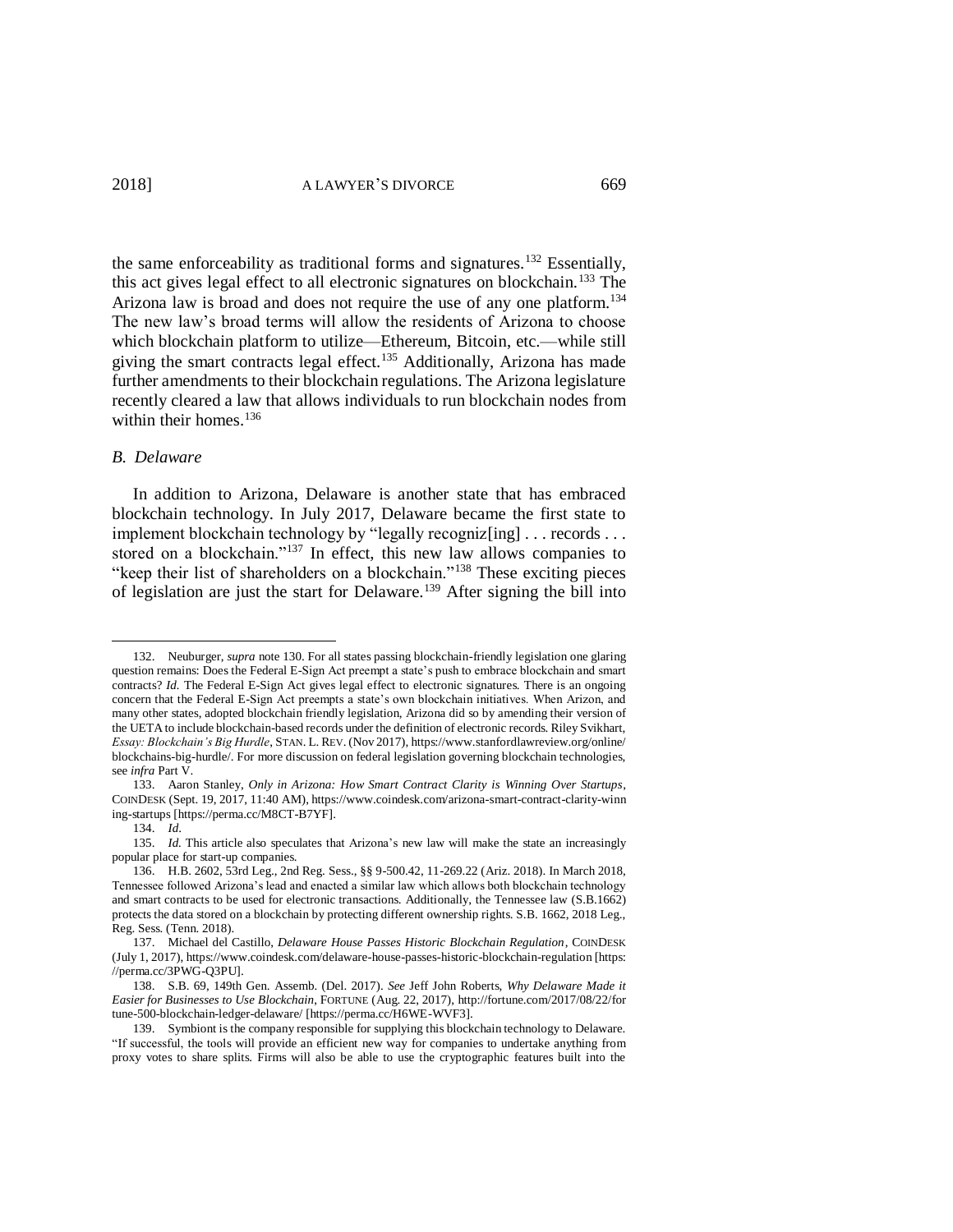<span id="page-21-0"></span>law, then-Governor Jack Markell of Delaware appointed an Ombudsperson and legal ambassador to the blockchain initiative<sup> $140$ </sup> and asked the Delaware State Bar Association's Corporate Law Council to consider recognizing shares on a distributed ledger.<sup>141</sup> Additionally, Delaware's state government is required to use the blockchain technology for their public records.<sup>142</sup> Approximately sixty-six percent of Fortune 500 companies and eighty-five percent of initial public offerings are incorporated in Delaware.<sup>143</sup> Given these statistics, Delaware's new law has the potential to spur widespread effects.<sup>144</sup>

### *C. Illinois*

 $\overline{a}$ 

In addition to Arizona and Delaware, Illinois has joined the group of states that are expanding their laws to make room for blockchain technology. Illinois started by creating a consortium of state and county agencies to make up the Illinois Blockchain Initiative.<sup>145</sup> The goal of this new Initiative is to "determine if this groundbreaking technology can be leveraged to create more efficient, integrated and trusted state services, while providing a welcoming environment for the Blockchain community."<sup>146</sup> In August 2017, the Illinois Blockchain Initiative started to test a blockchain-based system for digitalizing birth certificates. The goal for this program is to create technological tools that will allow both parents

blockchain to provide regulators or investors with secure temporary access to confidential documents on a case-by-case basis." Roberts, *supra* note [138.](#page-20-0) 

<sup>140.</sup> In addition to providing an Ombudsman and ambassador, Delaware is working to make the new switch to blockchain technology straightforward. All of the records will remain easily accessible via a website; meanwhile, all of the blockchain technology will still happen on the back-end. This will not only help with the transition, but it will also keep the learning curve low, making corporations more likely to adapt this technology. *Id*.

<sup>141.</sup> Andrea Tinianow et al., *Delaware's 2017 Resolution: Make Blockchain a Reality*, COINDESK (Jan 3, 2017 15:30 UTC), https://www.coindesk.com/what-expect-delaware-blockchain-initiative-2017/ [https://perma.cc/LTZ7-2Z44].

<sup>142.</sup> Andrea Tinianow & Caitlin Long, *Delaware Blockchain Initiative: Transforming the Foundational Infrastructure of Corporate Finance*, HARVARD LAW SCH. FORUM ON CORP. GOVERNANCE AND FIN. REGULATION (Mar 16, 2017), https://corpgov.law.harvard.edu/2017/03/16/dela ware-blockchain-initiative-transforming-the-foundational-infrastructure-of-corporate-finance/ [https:// perma.cc/D2SG-7SSJ]. This initiative began with the Delaware Public Archives project. "The Public Archives project . . . uses smart records to automate compliance with the state's document retention and destruction laws and create a means by which the Delaware Public Archives can generate new revenue streams." Tinianow et al., *supra* note [141.](#page-21-0)

<sup>143.</sup> Tinianow et al., *supra* note [141.](#page-21-0)

<sup>144.</sup> In addition to widespread effects, this new blockchain initiative could be very advantageous for corporations incorporated in Delaware. Such benefits include: saving money in record keeping and transaction costs and faster auditing processes and due diligence procedures. Roberts, *supra* not[e 138.](#page-20-0) 

<sup>145.</sup> *Blockchain in Illinois*, ILL. DEP'T OF INNOVATION & TECH., https://www2.illinois.gov/sites/ doit/pages/BlockChainInitiative.aspx [https://perma.cc/TSX7-FV8J].

<sup>146.</sup> *Id.*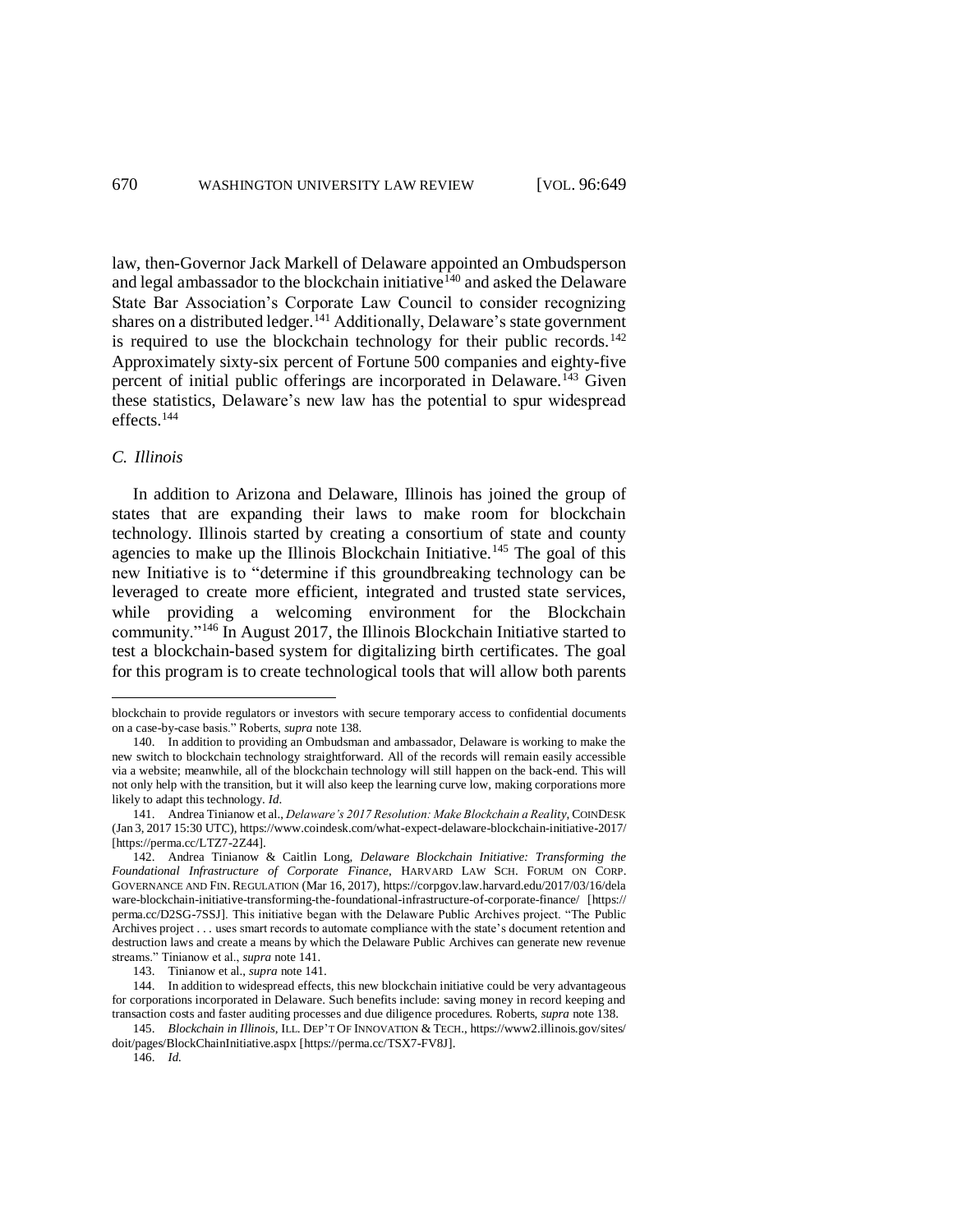<span id="page-22-0"></span>and doctors to instantly register the child's birth on a permissioned blockchain.<sup>147</sup> Under such a program, state officials will then be able to automatically verify a person's registration and "cryptographically sign data related to a person's name, date of birth, blood type, and other details."<sup>148</sup> Using this blockchain-based registration system means that the personal data will be stored on a permissioned "tamper-proof" distributed ledger that can only be accessed by those with the appropriate cryptographic key.<sup>149</sup> Although Illinois's pilot program is focused on digitizing and utilizing blockchain technology for the personal registration process, the tools that are developed for this program could aid the advancement of blockchain technology and smart contracting in other arenas.

#### *D. Nevada*

<span id="page-22-1"></span>Nevada is yet another state that has begun to embrace blockchain technology. In June 2017, Nevada adopted a law that provides guidelines for the use of blockchain technology.<sup>150</sup> The purpose of this legislation is to "block[] local government entities from taxing, licensing and imposing other requirements on blockchain use."<sup>151</sup> This means that local governments and entities are not allowed to impose taxes or fees on parties using blockchain technology or smart contracts.<sup>152</sup> Furthermore, Nevada's law fully embraces electronic signatures recorded on blockchain by considering blockchain technology to be an electronic record protected under Nevada's UETA.<sup>153</sup> Nevada's legislation is similar to Arizona's bill; however, unlike Arizona, Nevada actually places specific restrictions on taxing and licensing that impede the use of blockchain-based technology.<sup>154</sup> These regulations, embraced by many Nevada-based business leaders,<sup>155</sup>

<sup>147.</sup> Joshua Althauser, *Illinois Government Pilots Blockchain Technology for Birth Certificate Digitization*, COINTELEGRAPH (Sept. 2, 2017), https://cointelegraph.com/news/illinois-governmentpilots-blockchain-technology-for-birth-certificate-digitization [https://perma.cc/5D7G-3WXE]. *See*  Michael del Castillo, *Illinois Launches Blockchain Pilot to Digitize Birth Certificates*, COINDESK (Aug. 31, 2017), https://www.coindesk.com/illinois-launches-blockchain-pilot-digitize-birth-certificates [http s://perma.cc/2RGP-42TM].

<sup>148.</sup> Del Castillo, *supra* not[e 147.](#page-22-0) 

<sup>149.</sup> *Id.*

<sup>150.</sup> Michael Scott, *Nevada Takes a Chance on Pro-Blockchain Legislation*, BITCOIN MAG. (June 13, 2017, 2:53 PM), https://bitcoinmagazine.com/articles/nevada-takes-chance-pro-blockchain-legislati on/ [https://perma.cc/X5KQ-2GR9].

<sup>151.</sup> *Id.*

<sup>152.</sup> NEV. REV. STAT. § 268.0979 (2017).

<sup>153.</sup> See S.B. 398, 2017 Leg., 79th Reg. Sess. (Nev. 2017) (defining blockchain and incorporating blockchain based technology into the already existing definition of an electronic record).

<sup>154.</sup> S.B. 398, 2017 Leg. 79th Reg. Sess. §§ 4, 6 (Nev. 2017).

<sup>155.</sup> For example, Allison Clift-Jennings, founder of Filament, was pleased with Nevada's specific regulations because they "put[] the state at an advantage, in that it clearly and succinctly outlines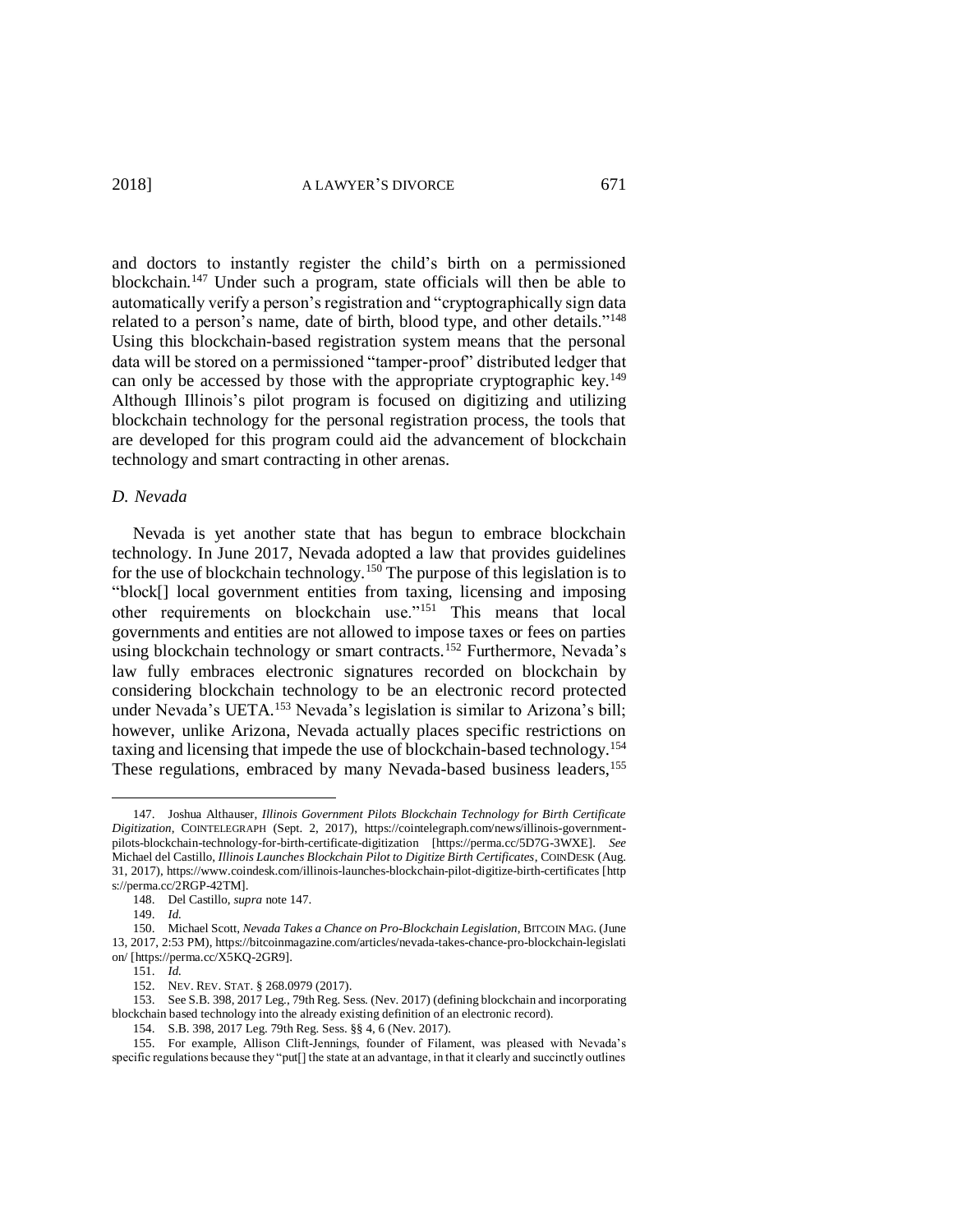suggest that states are taking more of an active role toward not only embracing blockchain technology but also regulating the use of such technology.

#### V. UETA AND ESIGN: A BARE MINIMUM FOR FEDERAL REGULATION

With respect to blockchain acceptance, it is clear that there have been advances on the state level; however, federal law remains stagnant. In analyzing the widespread applicability of smart contracts, it is important to discuss the direction in which the country is headed.

At this moment, the applicable acts are Uniform Electronic Transactions Act (UETA)<sup>156</sup> and Electronic Signatures in Global National Commerce Act (ESIGN). <sup>157</sup> The purpose behind both the UETA and ESIGN is to provide a digital signature with the same validity and enforceability that a traditional signature enjoys.<sup>158</sup> It is important to note that, in ESIGN, Congress has allowed states to preempt either ESIGN with UETA or vice versa.<sup>159</sup> Essentially, Congress has granted states great deference to choose whether UETA or ESIGN best fits each state's individual goals. Such deference should not be ignored.<sup>160</sup> Because of this generous federal leeway, states

<span id="page-23-0"></span>not so much what the state will do, but what the state will not do, when it comes to blockchain regulation." Scott, s*upra* note [150.](#page-22-1) Filament is a Reno-based company that encourages the use of blockchain based technology for industrial use. *Id.* 

<sup>156.</sup> UETA is a Uniform Act that was proposed by the National Conference of Commissioners on Uniform State Laws in 1999. For more information on the UETA, see *Uniform Electronic Transactions Act*, UNIF. LAW COMM'N (1999), http://uniformlaws.org/Act.aspx?title=Electronic%20Transactions% 20Act [https://perma.cc/6DLW-CJY5].

<sup>157.</sup> Electronic Signatures in Global and National Commerce Act, Pub. L. No. 106–229, 114 Stat. 464 (codified as amended in scattered sections of 15 U.S.C. § 96). ESIGN was passed on June 30, 2000, and is the federal law equivalent of the UETA.

<sup>158.</sup> *Id*.

<sup>159.</sup> *See* ESIGN § 120(a). *See also* Patricia Brumfield Fry, *A Preliminary Analysis of Federal and State Electronic Commerce Laws*, UNIF. LAW COMM'N, http://www.uniformlaws.org/Narrative.aspx?tit le=UETA%20and%20Preemption%20Article [https://perma.cc/6VU8-UW9Y] (discussing the parameters of ESIGN and UETA preemption).

<sup>160.</sup> Alan Cohn et al., *Steptoe Blockchain Blog: The Enforceability of Smart Contracts*, STEPTOE & JOHNSON LLP (May 4, 2017), https://www.steptoeblockchainblog.com/2017/05/the-enforceabilityof-smart-contracts/ [https://perma.cc/56VJ-UUKN] (discussing ESIGN's preemption clause and congressional intent for a state to use either UETA or ESIGN in order to recognize and preserve the validity of an electronic signature). Although the UETA and ESIGN exist on the federal level, it is important to remember that the rare pieces of federal regulation that mention blockchain do so tangentially. *See How Congress is Impacting Blockchain and Crypto Regulation*, POLYSWARM, https://medium.com/polyswarm/how-congress-is-impacting-blockchain-and-crypto-regulation-an-over view-1db43824e903 [https://perma.cc/SQT4-AWM6] (citing congressional bills that mention blockchain or cryptocurrencies, a tangential relation, and finding that these bills are mostly for defense purposes). However, on the state level the situation is different. Certain states have chosen to regulate based on their willingness to cultivate an evolving technology-savvy community. It is evident that states remain free to regulate as they wish. The federal government has been slow to embrace the different states' regulations and tends to take a rather "hands-off" approach. *See* Congressional Blockchain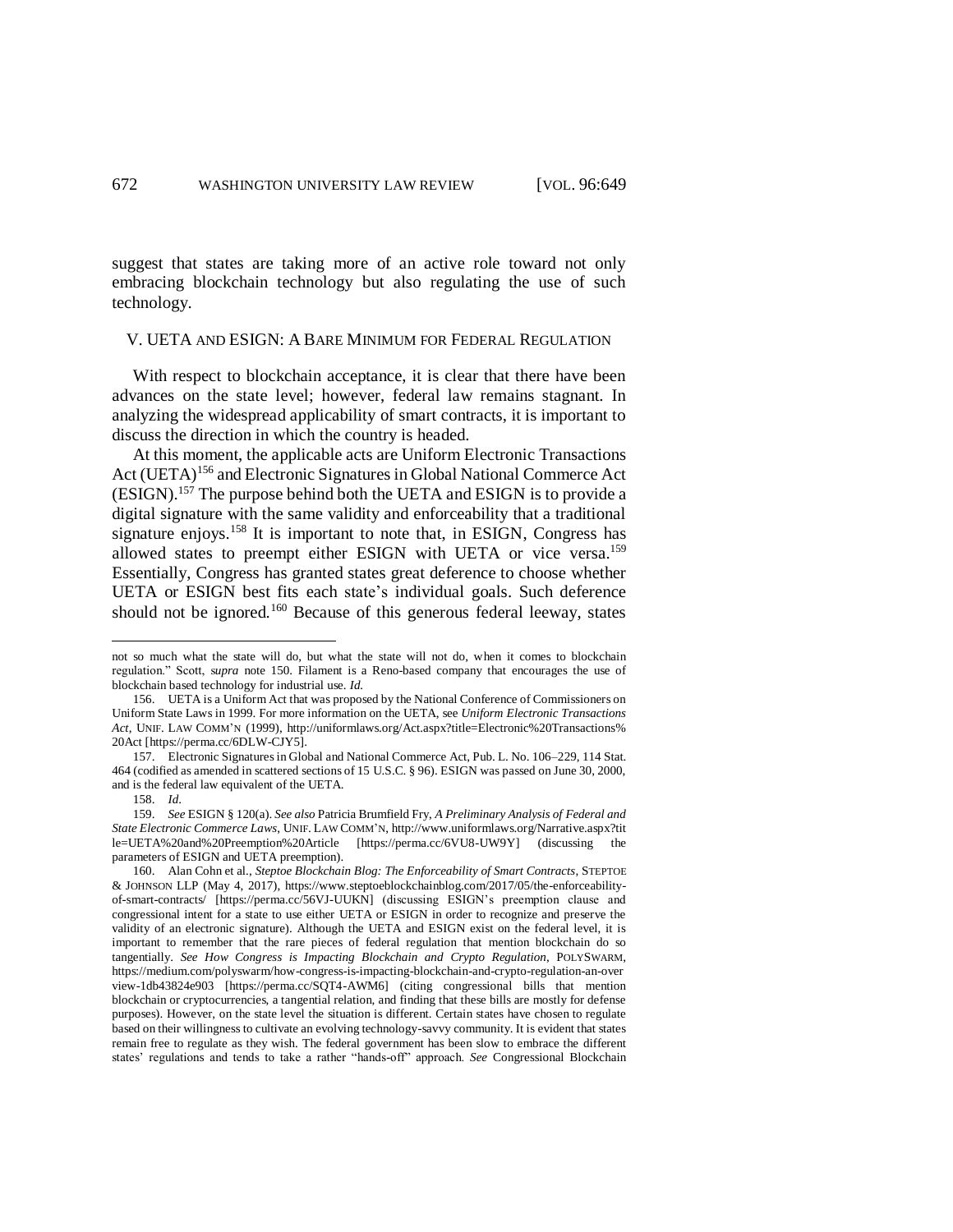have been able to adopt laws that are friendlier toward the acceptance of blockchain-based technology.<sup>161</sup>

Both UETA and ESIGN treat digital signatures as the equivalent of traditional signatures. Although neither the UETA nor ESIGN contains specific mention of blockchain-based technology, the mere fact that these acts apply to digital signatures means they have the potential to also apply to blockchain-based smart contracts.<sup>162</sup> As discussed earlier, parties to a smart contract agree on the terms via a cryptographic key.<sup>163</sup> This cryptographic key is akin to a traditional signature. Each party has its own cryptographic key, thus making it virtually impossible for the contract to be forged. In addition to the cryptographic key, a party also needs intent to sign a smart contract. Some courts have found that "Thanks" plus a manual signature in an email creates a binding legal signature.<sup>164</sup> This finding

161. *Supra* Part IV.

163. *Supra* Part I.C.

Caucus vision statement, CONG. BLOCKCHAIN CAUCUS, https://www.congressionalblockchaincaucus. com [https://perma.cc/YP 9A-TQPT] ("As a Caucus, we have decided on a hands-off regulatory approach, believing that this technology will best evolve the same way the internet did; on its own."). This is somewhat unusual behavior. Typically, the federal government exercises their preemptive power to regulate technologies affecting the financial sector. *See* Caytas, *supra* note [128,](#page-18-0) § III(A). Although blockchain technology can affect the financial industry, the federal government has yet to regulate it. Perhaps this lack of federal regulation suggests the following: the technology is too novel and the potential markets that blockchain technology touches and smart contracts govern are evolving at a pace too rapid to regulate. For these reasons, it is possible that the federal government is simply embracing an age-old federalism perspective. Under this perspective, the federal government allows the states to act as "laboratories" testing out different regulation models. *See* New State Ice Co. v. Liebmann, 285 U.S. 262, 311 (1932) (Brandeis, J., conc.) ("It is one of the happy incidents of the federal system that a single courageous state may, if its citizens choose, serve as a laboratory; and try novel social and economic experiments without risk to the rest of the country."). Potentially, after viewing each state's regulation legislation, the federal government could enact procedures that apply on a national level. As society becomes more electronic and new technologies and uses for those technologies are created, like blockchain and smart contracts, this dialogue between the federal and state governments could signify an important future trend. For arguments that oppose the recent influx of state legislation on blockchain, see Mike Orcutt, *States That Are Passing Laws to Govern "Smart Contracts" Have No Idea What They're Doing,* MIT TECH. REV. (March 29, 2018), https://www.technologyreview.com/s/610718/stat es-that-are-passing-laws-to-govern-smart-contracts-have-no-idea-what-theyre-doing/ [https://perma.cc/ MYB4-4W7D] (arguing that smart contracts and blockchain technology are so novel and unknown that the different states' legislation will only make future enforcement harder). *See also* Amy Davine Kim & Perianne Boring, *State-by-State Smart Contract Laws? If it Ain't Broke, Don't Fix It*, COINDESK (Feb. 26, 2018 9:00 AM), https://www.coindesk.com/state-state-smart-contract-laws-aint-broke-dont-fix [htt ps://perma.cc/294W-8R42] (arguing that state legislation will create confusion; however federal laws ESIGN and UETA are the best mechanisms to regulate smart contracts and blockchain).

<sup>162.</sup> For an example of a state amending its UETA to include blockchain records under the definition of electronic records, thus granting signatures on blockchain records the same UETA protections as other electronic signatures, see the discussion regarding Nevada S.B. 398 *supra* Part IV.D. This provides a helpful example of what could occur on the federal level.

<sup>164.</sup> Cohn et al., *supra* note [160.](#page-23-0) *See also* Roger Edwards, LLC v. Fiddes & Son, Ltd., 245 F. Supp. 2d 251, 261 (D. Me. 2003) (finding that emails containing a salutation constituted a signature that met ESIGN requirements found in 15 U.S.C § 7001(a)).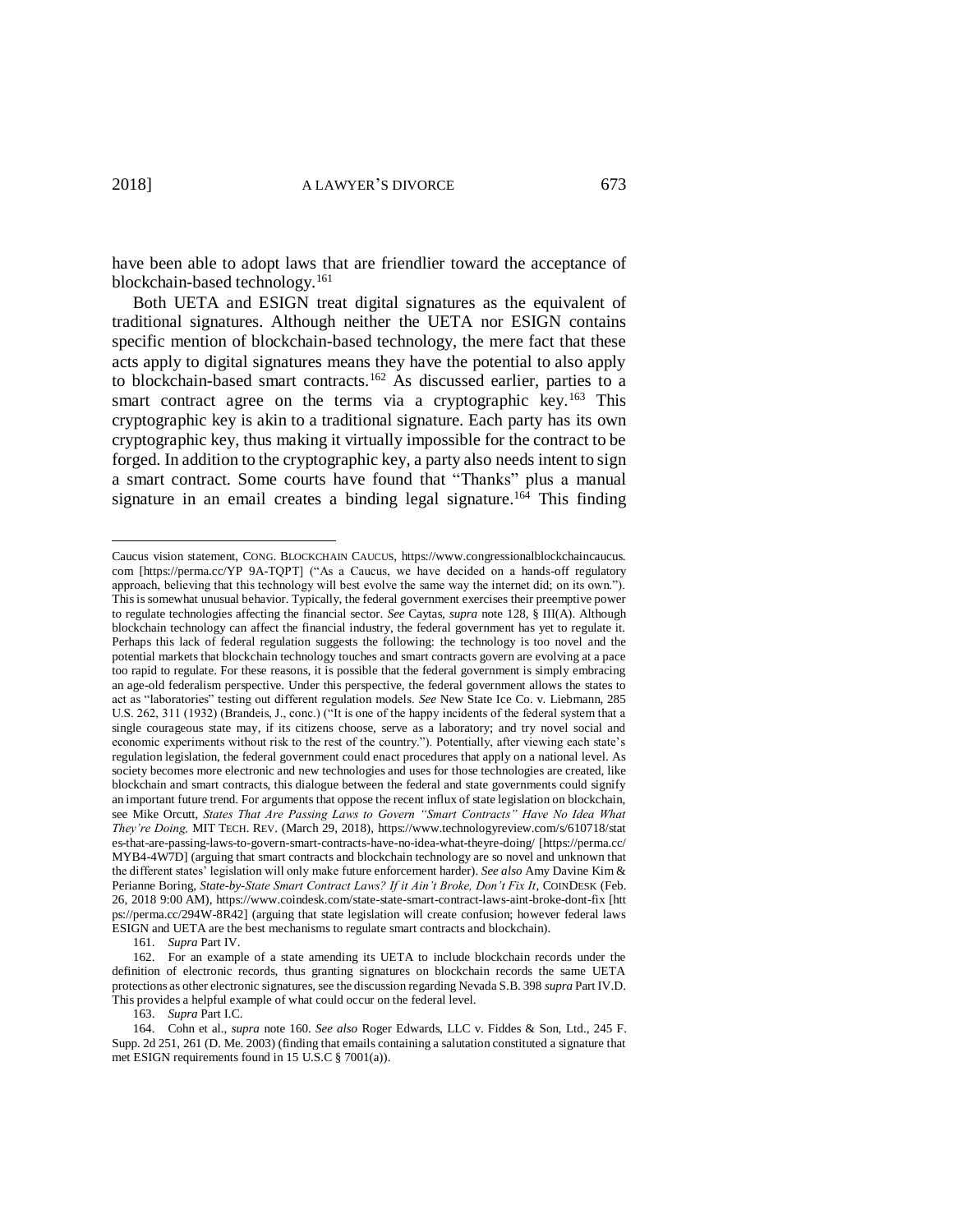indicates that the courts are willing to accept a broad definition of what constitutes a signature. A broad definition creates a rather low bar for showing the existence of mutual assent in a smart contract. The UETA's rather lax signature requirement could potentially make it easier for a court to find smart contracts legally binding.<sup>165</sup>

Despite the lack of specific blockchain laws and regulations on the federal level,<sup>166</sup> it is possible for a court to interpret the federal law in a manner that embraces blockchain-based technology.

## VI. THE VIABILITY OF SMART CONTRACTS IN THE LEGAL ARENA AND POSSIBLE FUTURE IMPLEMENTATION IN A CONTROLLED BUSINESS ENVIRONMENT

The invention of blockchain technology is exciting because it has opened the door to many potential uses and applications. The prime example is smart contracts, which utilizes the new blockchain technology to revolutionize traditional contracting. Of course, it is fun to imagine the world ten years into the future. Perhaps, with the help of both smart contracts and smart property, $167$  making a trip to the store to purchase laundry detergent may be a thing of the past.<sup>168</sup> Despite all the excitement, it is important to consider whether society *should* move toward total implementation of smart contracts. Are smart contracts *really* as great as they sound? The idea of a smart contract is to cut out the middleman. Without the middleman, contracting is more efficient and cost-effective. However, does all this efficiency come at a cost? In this case, the cost would be the loss of the benefits the middleman offers.<sup>169</sup> A middleman has the

<span id="page-25-0"></span><sup>165.</sup> For a supporting argument, see Cohn et al., *supra* not[e 160](#page-23-0)*.* 

<sup>166.</sup> It is important to note that, although the federal government has not yet begun to regulate blockchain-based smart contracts, some federal agencies, like the SEC, have recently started to discuss regulating cryptocurrencies, a digital form of currency that utilizes blockchain. The SEC Chairman, Jay Clayton, discussed the SEC's role in monitoring cryptocurrencies on February 6, 2018. *See Chairman's Testimony on Virtual Currencies: The Roles of the SEC and CFTC Before the S. Comm. On Banking, Hous., and Urban Affairs,* 115th Cong. (2018) (statement of Jay Clayton, Chairman, Securities and Exchange Commission), https://www.sec.gov/news/testimony/testimony-virtual-currencies-oversightrole-us-securities-and-exchange-commission [https://perma.cc/G25T-CCRN]. On March 7, 2018, the SEC warned investors about "unregistered" online platforms being used to buy, sell, and trade tokens sold in recent Initial Coin Offerings ("ICOs"). *See* U.S. SEC. & EXCH. COMM'N, STATEMENT ON POTENTIALLY UNLAWFUL ONLINE PLATFORMS FOR TRADING DIGITAL ASSETS (2018) [https://perma.cc /9T49-JKRF]. Perhaps, the SEC's recent focus on regulating cryptocurrencies might soon turn the federal government's attention towards regulating blockchain.

<sup>167.</sup> *See supra* note [14.](#page-2-0) 

<sup>168.</sup> *See supra* note [4.](#page-0-0) For more on the potential changes, see Szabo, *supra* note [17.](#page-3-0) 

<sup>169.</sup> *See* Hans Rudolf Trüeb, *Smart Contracts*, WALDERWYSS, 704–06 (mentioning that because smart contracts offer a higher level of trust and security, many people hope that the use of a smart contract will eventually eliminate the need for a middleman), https://www.walderwyss.com/publicatio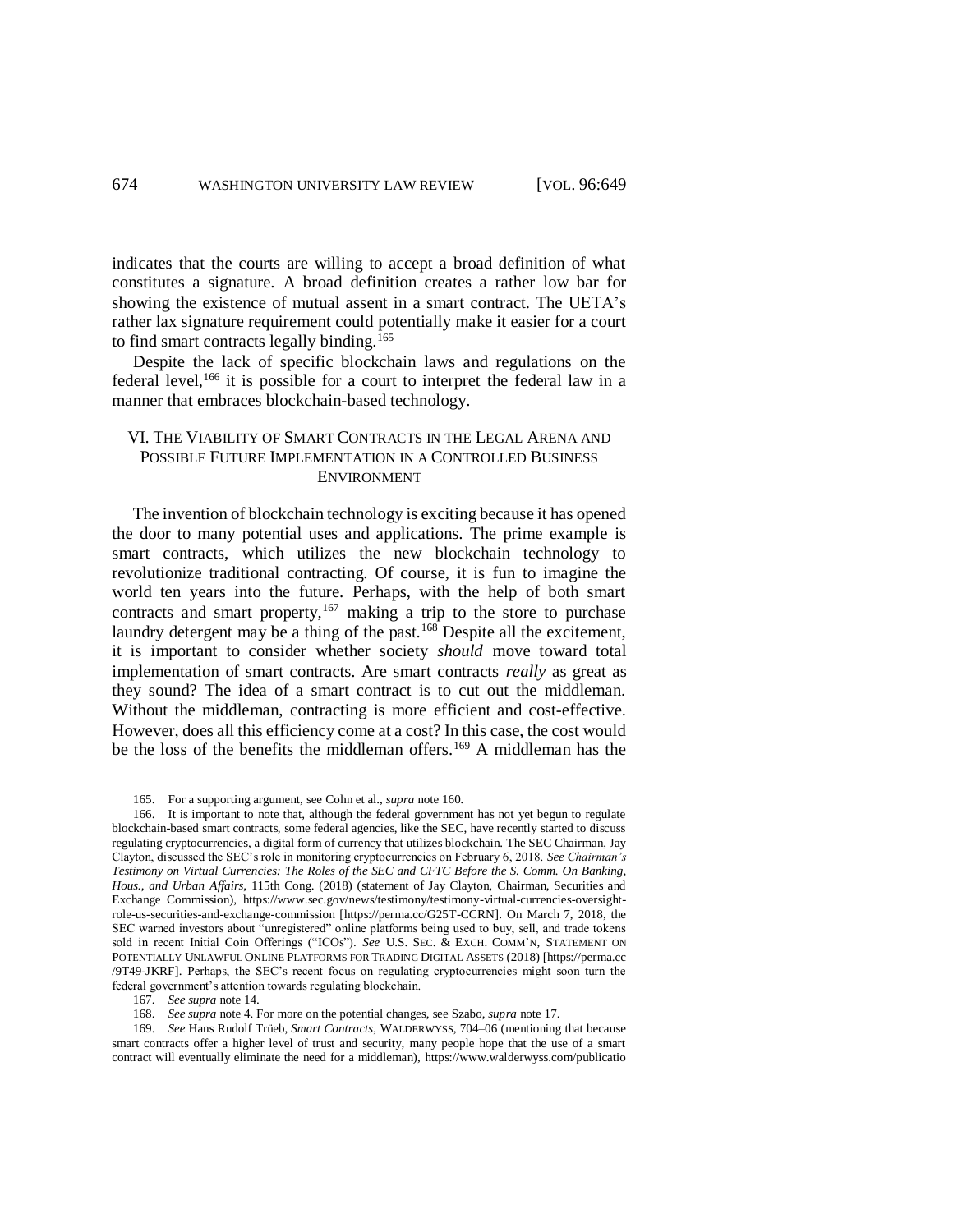potential to provide an advising and auditing role in any given transaction.<sup>170</sup> Without the middleman, this advice is lost, which could increase the probability of negative legal consequences.

Furthermore, smart contracts may inadvertently place the contracting parties at greater risk for technological glitches.<sup>171</sup> Unfortunately, it is not uncommon for technology to experience occasional malfunctions. Although smart contracts are deemed "impenetrable," this may only be true because the technology is so novel.<sup>172</sup> On a more realistic note, it is most likely only a matter of time before a hacker can do something malfeasant with blockchain-type technology. The June 2016 DAO hack $173$  is an important reminder of why society should proceed with caution when implementing smart contracts. Just like society's caution when approaching clickwrap agreements, it is important to replicate similar apprehension when dealing with smart contracts. Even though clickwrap agreements eventually found success, these electronic agreements have remained acceptable in a rather limited set of scenarios.<sup>174</sup> For these reasons, smart contracts will most likely be utilized for specific scenarios as opposed to achieving success within all facets of life.<sup>175</sup>

ns/2278.pdf [https://perma.cc/PL3S-3VL9]; MCKINLAY ET AL., *supra* not[e 32,](#page-5-1) at 5 (discussing how the use of blockchain in smart contracts means that a typical intermediary is not necessary); Finley *supra*  note [87](#page-12-2) (suggesting that some of the issues caused by the 2016 DAO hack could have been avoided if the human element—the middleman—was not removed).

<sup>170.</sup> For example, take the interaction between a lawyer and client. In some instances the lawyer could be seen as a middleman. In a future where smart contracts are widespread, a client contracting to purchase land, or even a company, might choose to use a smart contract. If the client chose to contract via a smart contract, the need for a lawyer (i.e. the middleman in this scenario) would be eliminated. Consequently, the client foregoes the lawyer's auditing and advising role; thus, the client could potentially place themselves at a higher risk for bad business decisions and/or legal ramifications.

<sup>171</sup>. *See* GOVERNMENT TECHNOLOGY, *supra* not[e 130](#page-19-0) (highlighting the security concern surrounding the use of the blockchain-based absentee voting application, Voatz, in future elections).

<sup>172.</sup> It is important to remember that the code used to create the DAO involved in the June 2016 hack was immature. Numerous experienced coders reviewed the lines and still failed to spot the error in time. In hindsight, some think the coding error was rather basic; however, no one thought to look for an error that minor. *See* Price, *supra* not[e 87;](#page-12-2) Finley, *supra* not[e 87.](#page-12-2) It follows that once the technology is used more frequently, others will learn from past mistakes and check their codes for similar errors. Over time the technology will become stronger. But minor errors and their amendments—which ultimately help strengthen the technology—may prove that smart contracts were not as initially impenetrable as once thought.

<sup>173.</sup> *Supra* Part II.D.

<sup>174.</sup> Overly, *supra* not[e 118.](#page-16-1)

<sup>175.</sup> *See also* WRIGHT & DE FILIPPI, *supra* not[e 128,](#page-18-0) at 8 (arguing that smart contract uses include financial sector and the regulation of governments and voting systems); Reggie O'Shields, *Article: Smart Contracts: Legal Agreements for the Blockchain*, 21 N.C. BANKING INST. 177, 178 (2017) (suggesting that smart contracts may have been overhyped); *Not-So-Clever Contracts*, THE ECONOMIST: SCHUMPETER (July 28, 2016), https://www.economist.com/news/business/21702758-time-being-leasthuman-judgment-still-better-bet-cold-hearted [https://perma.cc/4A76-5G5T] (arguing that rather than hypothesizing when, if, or how smart contracts will replace humans, this type of legal advancement is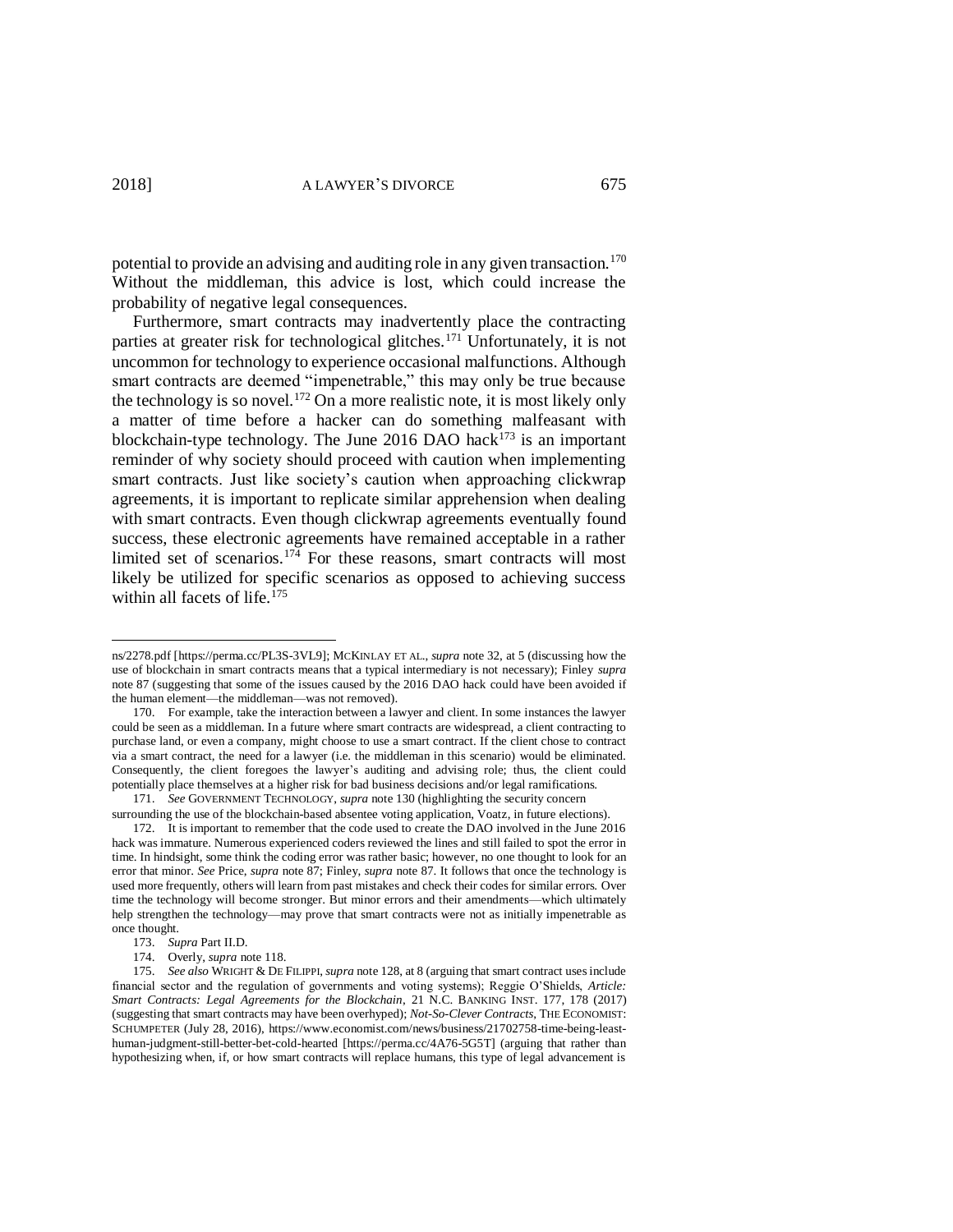Before smart contracts can be fully implemented, even if only within the narrow category of sophisticated business transactions, there needs to exist a function in which to regulate smart contracts. Currently, there are no federal laws specific to smart contracts, which means there is no formal regulation.<sup>176</sup> Because of this, smart contracts have fluid concepts regarding their legally enforceable parameters. As discussed previously, one of the major burdens faced by those injured in the DAO hack is anonymity and failure to identify a defendant.<sup>177</sup> Traditionally, when a case lacks an identifiable defendant, courts tend to shy away from both adjudicating and awarding damages.<sup>178</sup> Although regulation could stipulate how such circumstance might be handled in the court system, there is currently nothing of this sort. Without any enforceable legal framework governing and regulating smart contracts, society lacks a way to formulate, implement, and execute smart contracts. In the wake of a breach, the lack of legally enforceable parameters—coupled with the anonymity that blockchain offers—means the injured party is left to fend for themselves. This is an unsettling thought because it bucks the most primary notions of fairness and equality which the American justice system was designed to protect.<sup>179</sup> For these reasons, it is becoming evident that smart contracts require some form of regulation before widespread implementation can be achieved.<sup>180</sup>

Although regulation is required for widespread use, there are some drawbacks. For example, the purpose behind blockchain technology is similar to the purpose behind the advent of the internet. Both were created with an emphasis on promoting free expression and exchange of ideas.<sup>181</sup>

best situated in sophisticated organizations, such as banks); Panetta, *supra* not[e 111](#page-16-2) (suggesting that the world is not ready for smart contracts to govern all avenues of daily life).

<sup>176.</sup> In addition to the lack of federal regulation regarding smart contracts, there is also minimal case law discussing the blockchain-based technology. Although several cases mention blockchain, only one case specifically mentions blockchain technology within the context of a smart contract, albeit in a footnote. *See In re* Dole Food Co. Stockholder Litig., Consolidated C.A. No. 8703-VCL, 2017 WL 624843, at \*4 n.1 (Del. Ch. Feb. 15, 2017); Caytas, *supra* note [128.](#page-18-0)

<sup>177.</sup> *Supra* Part II.D.

<sup>178.</sup> *Supra* note [106.](#page-15-1) 

<sup>179.</sup> *See* Larry A. DiMatteo, *The Norms of Contract: The Fairness Inquiry and the "Law of Satisfaction"—A Nonunified Theory*, 24 HOFSTRA L. REV. 349, 368–69 (1995) (explaining that contract law has come to embrace these norms of fairness and equality through the recognition of new equitable concepts, such as good faith, unconscionability, and promissory estoppel in modern contract theory).

<sup>180.</sup> For an example of the continued issues smart contracts face, see Jared Butcher, *Steptoe Blockchain Blog: My Smart Contract Just Ate \$14 Million—Now What? Re-Thinking indemnification for smart contract risks*, STEPTOE & JOHNSON LLP (June 12, 2017), https://www.steptoeblockchain blog.com/2017/06/my-smart-contract-just-ate-14-million-now-what-re-thinking-indemnification-forsmart-contract-risks/ [https://perma.cc/WER7-54ZZ]. For an argument proposing regulation of blockchain, see Reyes, *supra* note [128.](#page-18-0) 

<sup>181.</sup> For a similar perspective on the problems we face in regulating blockchain technology, see WRIGHT & DE FILIPPI, *supra* not[e 128,](#page-18-0) at 45–46.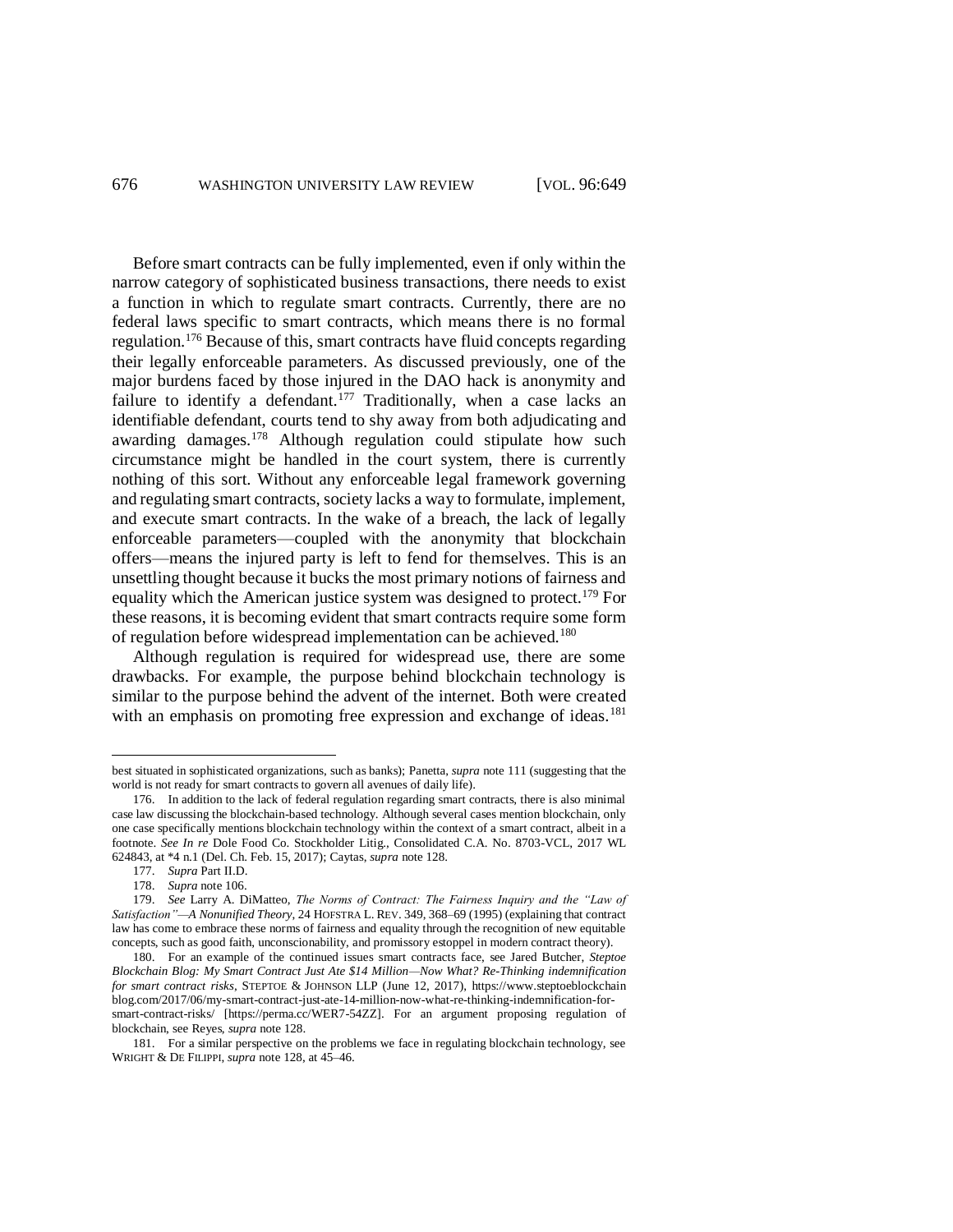However, if this technology is regulated, as is necessary for widespread use, this "free" exchange of ideas will be sacrificed.

Blockchain was created to be decentralized and is often used in connection with smart contracts, which are a self-regulating tool.<sup>182</sup> As previously discussed, the nodes are a self-checking and self-regulating mechanism. A new block may only be added once the majority of the nodes have reached a consensus.<sup>183</sup> Thus, this process of self-regulation mimics the same process of a democratic vote. Therefore, even the idea of regulating blockchain, in which someone outside of the nodes would have a say regarding how the blockchain operates, goes against its initial design. Why waste time regulating something that was created with the purpose of being self-regulating? As evident by the DAO hack, one suggested response is that the self-regulating aspect is not perfect. On the other hand, it could be argued that because the DAO hack was only made possible due to an immature contractual clause within the smart contract, not the blockchain, why not regulate smart contracts themselves? Similar to the response in opposition to regulating blockchain, regulating smart contracts also runs perpendicular to a key aspect of smart contracting. Smart contracts were created with the purpose of cutting out the middleman; however, this is only possible through the use of the quasi-democratic self-regulating process, as opposed to government regulating process, that blockchain offers. Both blockchain and smart contracts were initially intended to be selfregulating;<sup>184</sup> however, these questions suggest that government regulation of either blockchain or smart contracts requires regulation of the other. Thus, if widespread use is desired, it may be necessary for the government to regulate concepts that were meant to be self-regulating.

Future implementation seems to require the regulation of both smart contracts and blockchain. There are two specific components of a smart contract that would be best suited for regulation. First, regulation should require smart contracts to utilize a permissioned ledger. Second, regulation needs to target the mutuality component of a smart contract.

Smart contracts should be required to incorporate only the permissioned version of a blockchain ledger. As discussed previously, anonymity can

<sup>182.</sup> *See* Trüeb, *supra* not[e 169,](#page-25-0) at 705.

<sup>183.</sup> *See supra* Part I.C.

<sup>184.</sup> *See Blockchain Regulation and Smart Contracts*, GETSMARTER, https://www.getsmarter.co m/presentations/uk/oxford-said/blockchain-regulation-and-smart-contracts (describing the selfexecuting process of blockchain and finding smart contracts to be "self-executing"). *See also*, Giovanni Perani, *Blockchain: is self-regulation sufficient?*, MEDIUM (May 2), https://medium.com/coinmonks/ blockchain-is-self-regulation-sufficient-5bb68ac7e33f [https://perma.cc/8L4M-CMA7] (discussing the self-regulating nature of smart contracts and potential implications of regulation).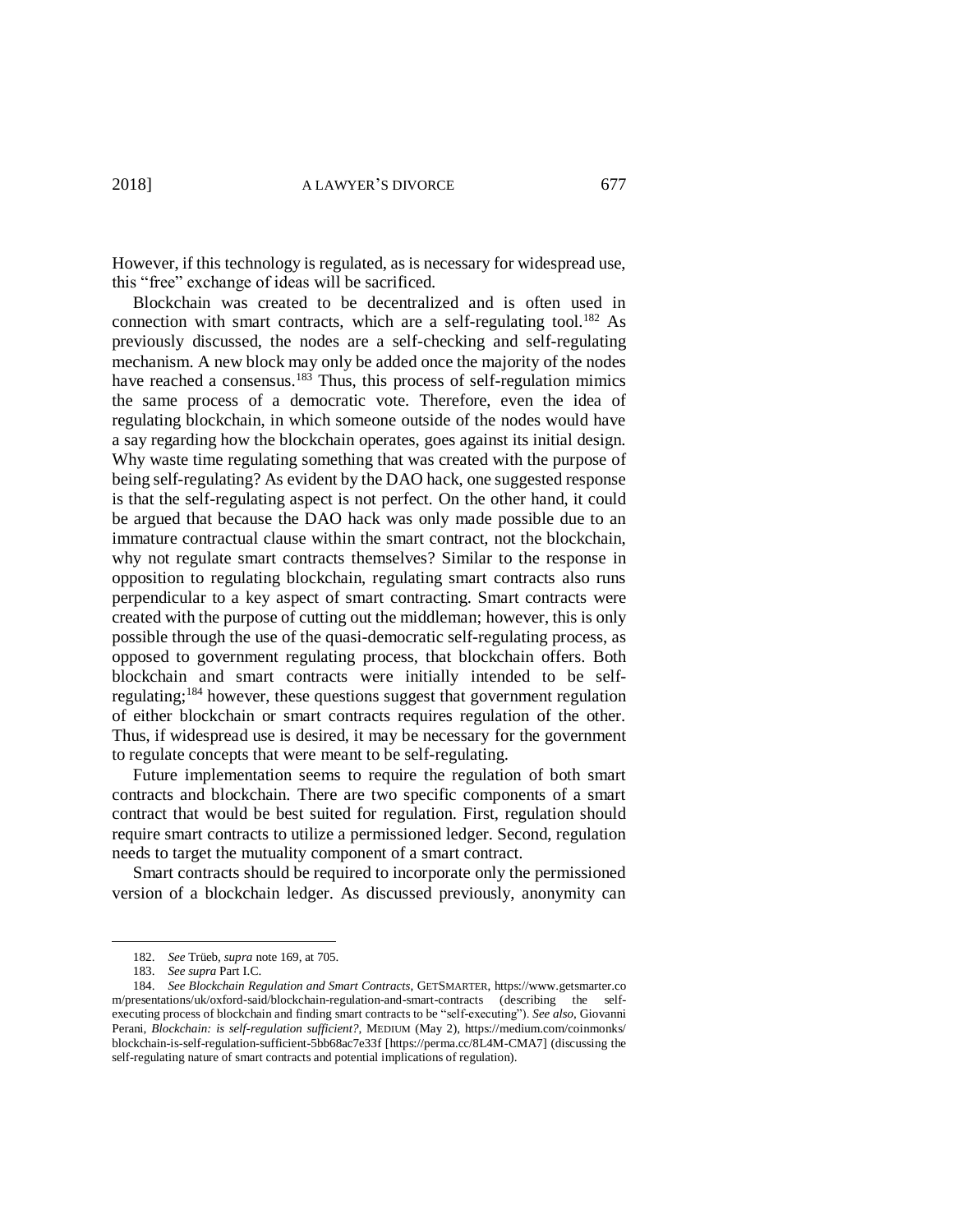pose a serious issue for legal recourse.<sup>185</sup> The only way to ensure that both parties are known is to use a protected permissioned ledger. Under this form of regulation, any party who contracts via a smart contract would be required to receive a special cryptographic key. Therefore, only those parties to the smart contract could access the ledger. All other parties would be barred. This regulation would create both transparency and identity.<sup>186</sup> Although regulating the type of distributed ledger used may remove some of the options available to smart contracting parties, this regulation preserves the opportunity to seek a legal remedy in the event of a breach. Moreover, parties contracting with each other typically want to know with whom they are contracting. For this reason, it is unlikely that a regulation requiring all smart contracts to use permissioned ledgers will face strong opposition.<sup>187</sup>

In addition to requiring permissioned ledgers, regulation should also address the mutuality component of smart contracts. Traditional contracting makes use of the full spectrum of the English language. The situation is not so simple when smart contracts are involved. Because smart contracts use computer code, the contractual terms must be translated into the code.<sup>188</sup> However, because English words can encompass a variety of meanings to each contracting party, it is likely that neither party truly assents to what later becomes the translated terms of the smart contract. Without assent, mutuality between the parties never existed and the contracted terms are not enforceable. For this reason, mutuality requires regulation. Until computer coding becomes more advanced, one way to remedy the issue of mutuality is to require smart contracts to use a specific language.<sup>189</sup> Although this removes some of the freedom to contract, it also ensures that each party is aware of what they are contracting for. With the help of one language specially designed for smart contracting purposes, each party can be sure of the contract's terms. Thus, the smart contract achieves mutuality.<sup>190</sup>

<sup>185.</sup> For a discussion on the issues anonymity presents for legal enforcement, see *supra* Parts II.C, VI.

<sup>186.</sup> For an example of the issues that may occur when the identity of the contracting parties are not known, *see supra* Part II.D.

<sup>187.</sup> The Illinois legislation has instituted this type of permissioned ledger requirement when inputting birth certificate information on blockchain. *See supra* Part IV.C.

<sup>188.</sup> For a discussion regarding the input of English terms into computer code, see *supra* Part II.A. 189. CLACK is an example of a language created only for smart contracting. For more discussion regarding CLACK, see *supra* Part II.A.

<sup>190.</sup> It should be noted that one downside to utilizing a specialized language is that the terms contracted for will mainly be those circumstances that are straightforward. The essence of creating a specialized contracting language is to use simple terms that have the same meaning to each party. Therefore, this option makes it difficult to draft contracts with highly complex terms.